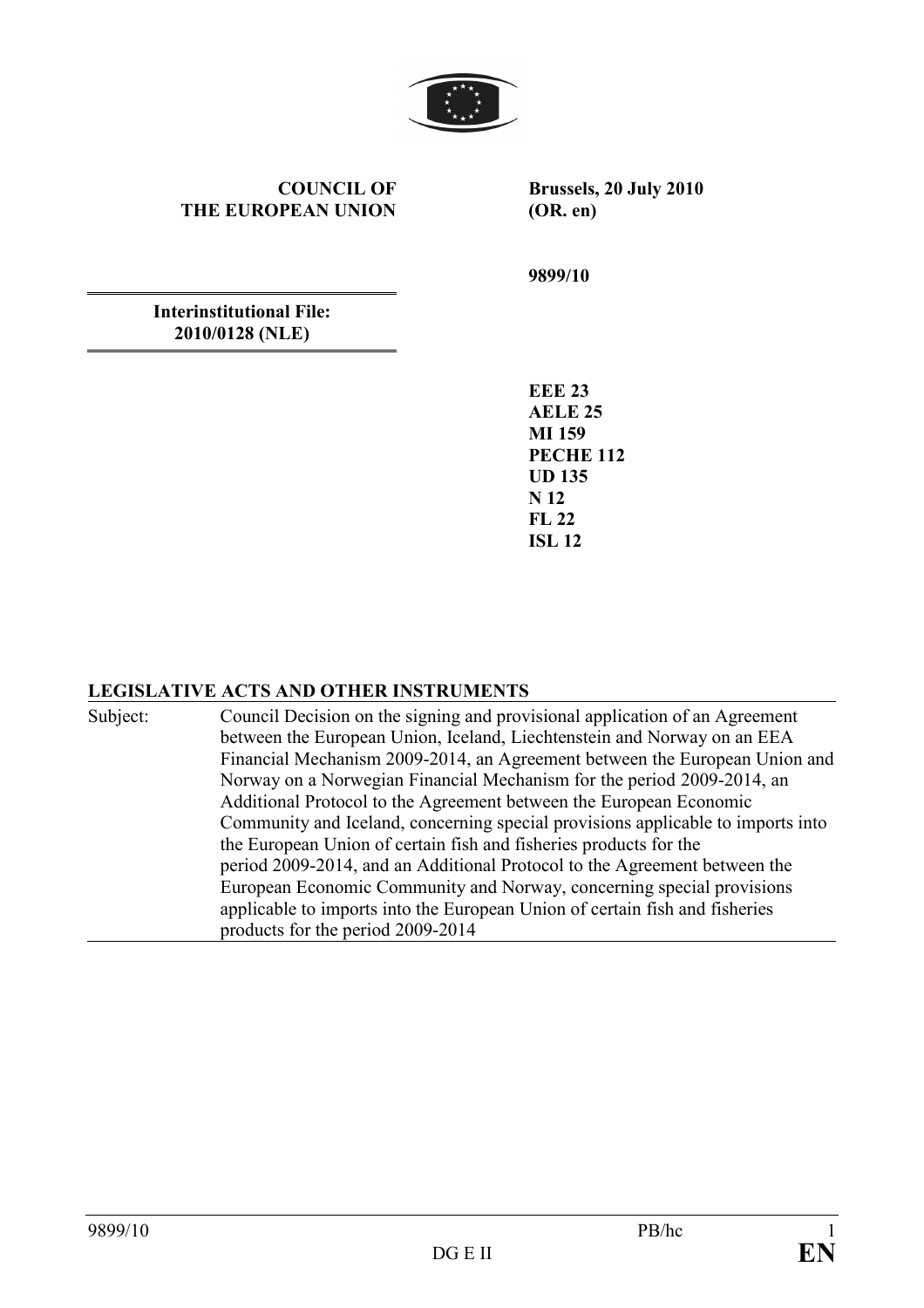### COUNCIL DECISION No. …/2010/EU

of …

on the signing and provisional application of an Agreement between the European Union, Iceland, Liechtenstein and Norway on an EEA Financial Mechanism 2009-2014, an Agreement between the European Union and Norway on a Norwegian Financial Mechanism for the period 2009-2014, an Additional Protocol to the Agreement between the European Economic Community and Iceland, concerning special provisions applicable to imports into the European Union of certain fish and fisheries products for the period 2009-2014, and an Additional Protocol to the Agreement between the European Economic Community and Norway, concerning special provisions applicable to imports into the European Union of certain fish and fisheries products for the period 2009-2014

# THE COUNCIL OF THE EUROPEAN UNION,

Having regard to the Treaty on the Functioning of the European Union, and in particular Article 217 in conjunction with Article 218(5) thereof,

Having regard to the proposal from the European Commission,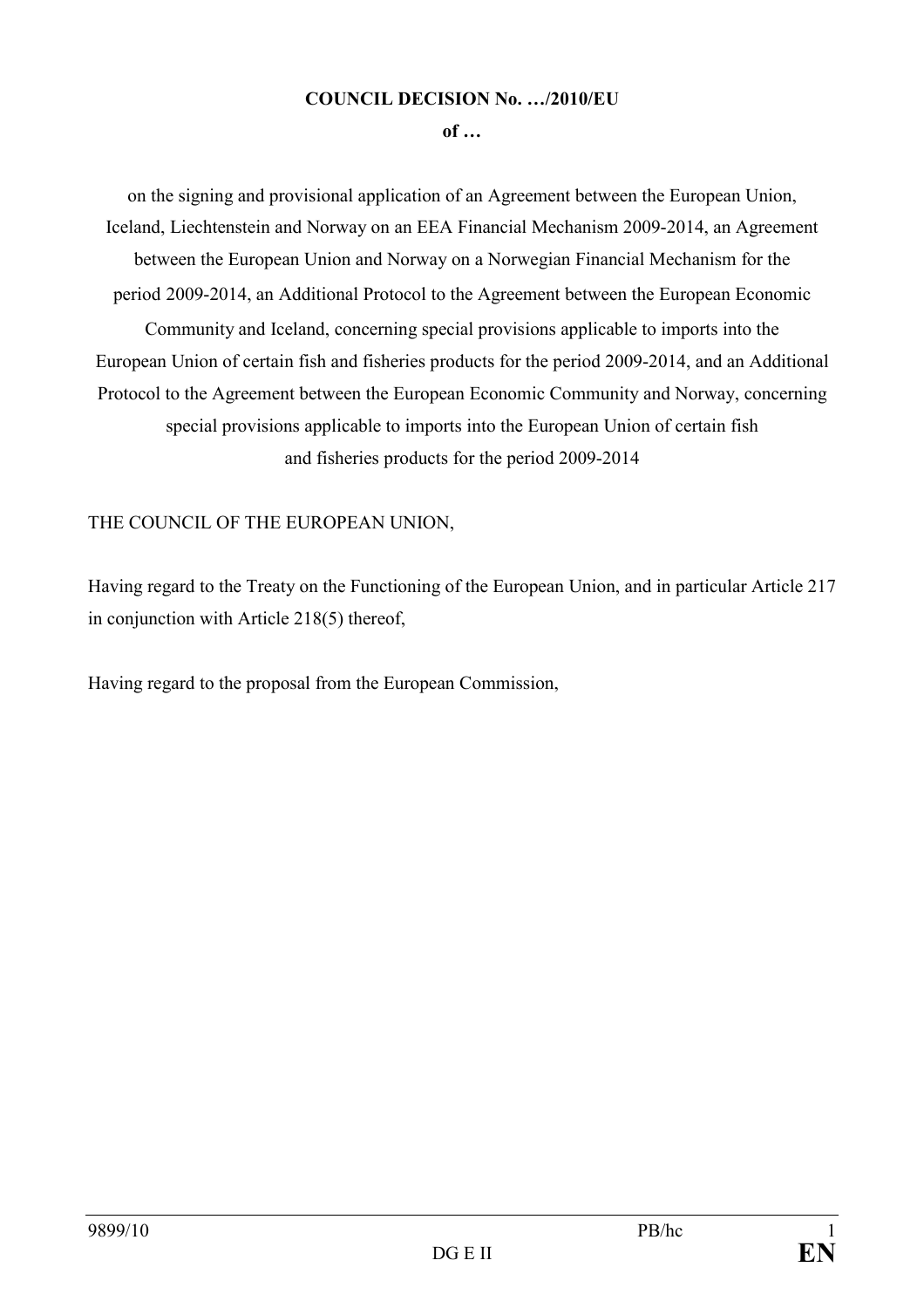### Whereas:

- (1) The following financial mechanisms and cooperation programmes expired on 30 April 2009:
	- the EEA Financial Mechanism 2004-2009 provided for in Protocol 38a to the Agreement on the European Economic Area ("EEA Agreement")<sup>1</sup>, as subsequently supplemented with an addendum in 2007 upon Bulgaria and Romania becoming contracting parties to the EEA Agreement<sup>2</sup>;
	- the Norwegian Financial Mechanism 2004-2009 provided for in the Agreement between the Kingdom of Norway and the European Community on a Norwegian financial mechanism for the period  $2004-2009^3$ ;
	- the Cooperation Programme mentioned in the Agreement in the form of an Exchange of Letters between the European Community and the Kingdom of Norway concerning a Cooperation Programme for Economic Growth and Sustainable Development in Bulgaria<sup>4</sup>; and
	- the Cooperation Programme mentioned in the Agreement in the form of an Exchange of Letters between the European Community and the Kingdom of Norway concerning a Cooperation Programme for Economic Growth and Sustainable Development in Romania <sup>5</sup> .

 $\frac{1}{1}$ OJ L 130, 29.4.2004, p. 14.

<sup>2</sup> OJ L 221, 25.8.2007, p. 18. 3

OJ L 130, 29.4.2004, p. 81. 4

OJ L 221, 25.8.2007, p. 46.

<sup>5</sup> OJ L 221, 25.8.2007, p. 52.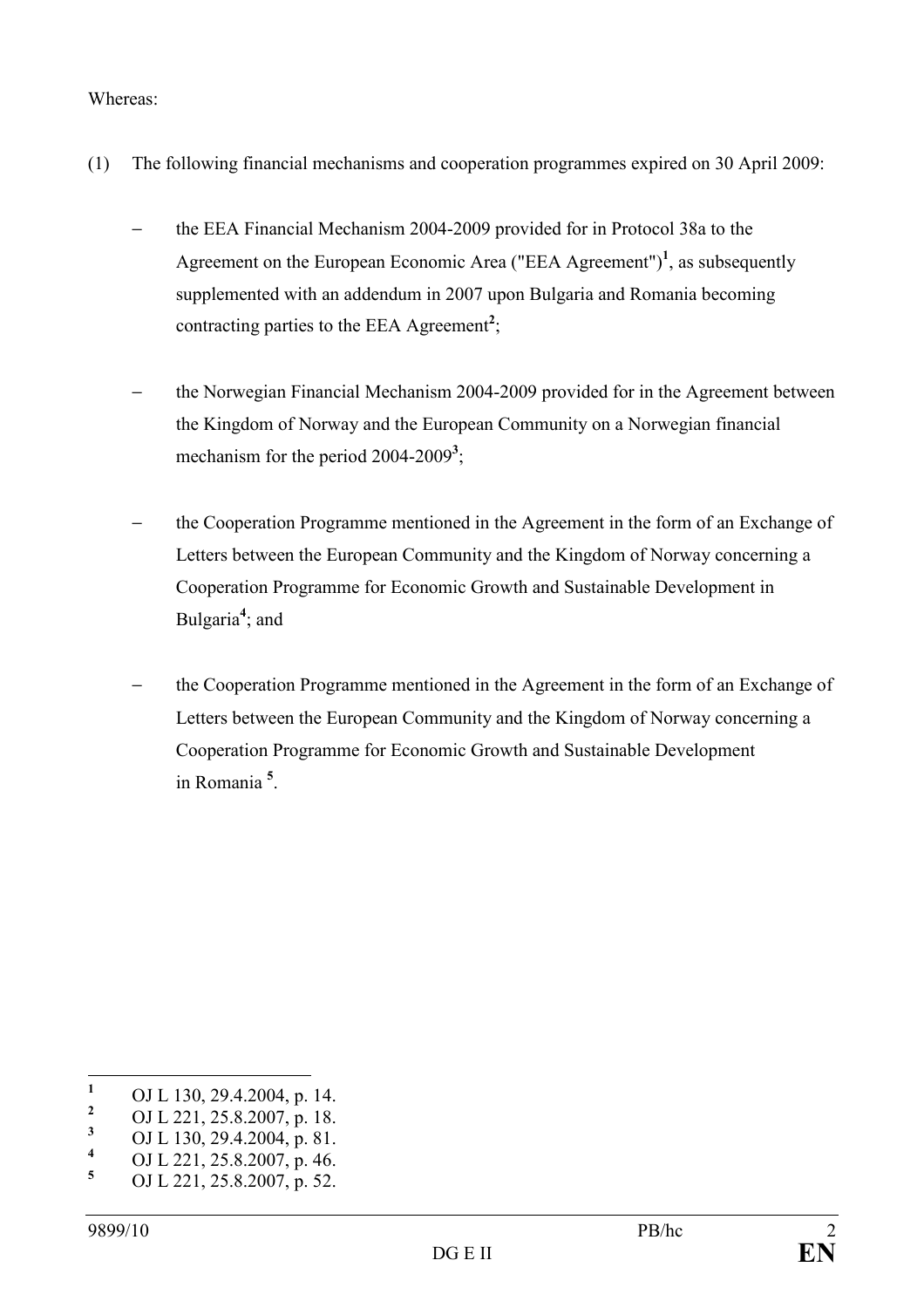- (2) The need to alleviate economic and social disparities within the European Economic Area persists. Therefore a new mechanism for the financial contributions of the EEA EFTA States and a new Norwegian financial mechanism should be established.
- (3) To this end, the Commission has negotiated, on behalf of the Union, an agreement with Iceland, Liechtenstein and Norway on a new EEA financial mechanism for the period 2009-2014 as well as an annex to that agreement. The annex will take the form of a protocol, to be named Protocol 38b to the EEA Agreement. To the same end, the Commission has also negotiated, on behalf of the Union, an agreement with Norway on a new Norwegian financial mechanism for the period 2009-2014.
- (4) Subject to their conclusion at a later date, these agreements should be signed.
- (5) The special provisions applicable to imports into the Union of certain fish and fisheries products originating in Iceland and Norway, provided for in the following protocols, expired on 30 April 2009 and should be reviewed in accordance with Article 2 of each of those protocols:
	- − Additional Protocol to the Agreement between the European Economic Community and the Republic of Iceland consequent on the accession of the Czech Republic, the Republic of Estonia, the Republic of Cyprus, the Republic of Latvia, the Republic of Lithuania, the Republic of Hungary, the Republic of Malta, the Republic of Poland, the Republic of Slovenia and the Slovak Republic to the European Union<sup>1</sup>;

 $\frac{1}{1}$ OJ L 130, 29.4.2004, p. 85.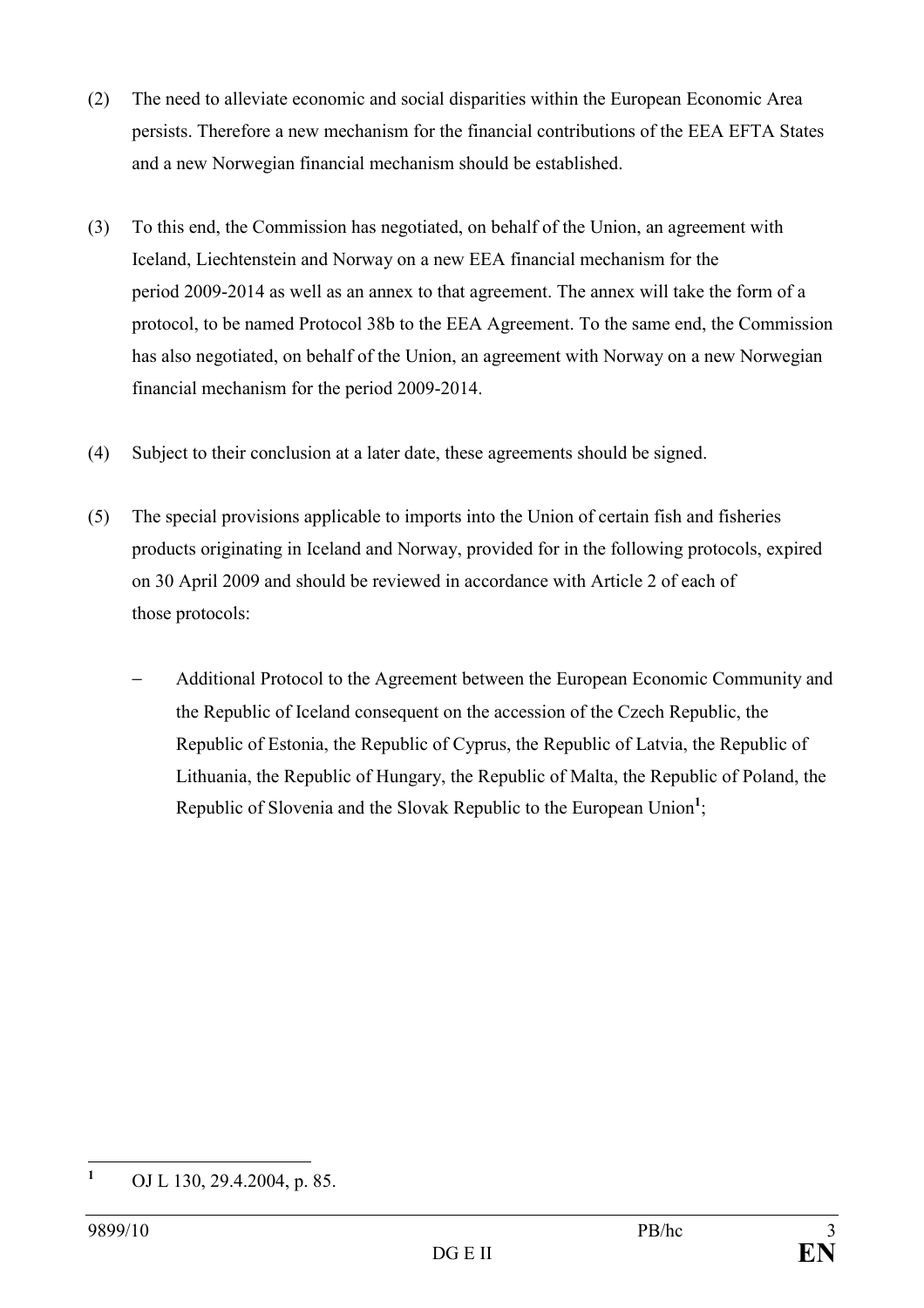- − Additional Protocol to the Agreement between the European Economic Community and the Kingdom of Norway consequent on the accession of the Czech Republic, the Republic of Estonia, the Republic of Cyprus, the Republic of Latvia, the Republic of Lithuania, the Republic of Hungary, the Republic of Malta, the Republic of Poland, the Republic of Slovenia and the Slovak Republic to the European Union<sup>1</sup>;
- − Additional Protocol to the Agreement between the European Economic Community and Iceland consequent on the Accession of the Republic of Bulgaria and Romania to the European Union<sup>2</sup>;
- − Additional Protocol to the Agreement between the European Economic Community and the Kingdom of Norway consequent on the accession of the Republic of Bulgaria and Romania to the European Union<sup>3</sup>.
- (6) To this end, the Commission has negotiated, on behalf of the Union, new additional protocols to the free trade agreements respectively with Iceland and Norway, to lay down special provisions applicable to imports into the Union of certain fish and fisheries products originating in Iceland and Norway for the period 2009-2014.
- (7) Subject to their conclusion at a later date, these additional protocols should be signed.

 $\mathbf{1}$ <sup>1</sup>OJ L 130, 29.4.2004, p. 89.

<sup>2</sup> OJ L 221, 25.8.2007, p. 58.

<sup>3</sup> OJ L 221, 25.8.2007, p. 62.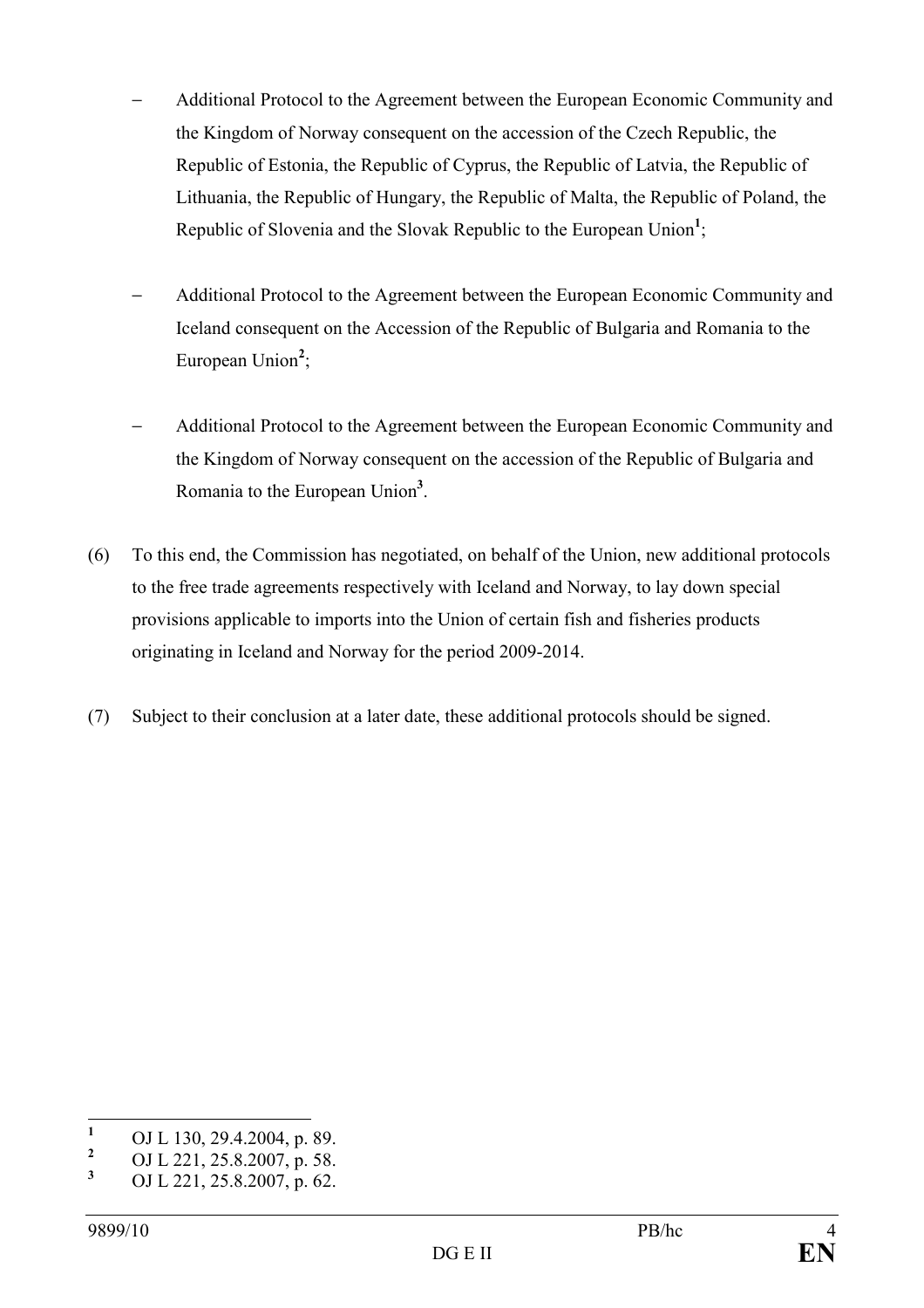- (8) The replacement of the existing financial mechanisms by new mechanisms, which relate to different time periods, different amounts of funds, and different implementing provisions, as well as the renewal and extension of the concessions relating to certain fish and fisheries products, taken as a whole, constitute an important development of the association with the EEA EFTA States, which justifies the recourse to Article 217 of the Treaty on the Functioning of the European Union.
- (9) Pending the completion of the procedures required for their conclusion, the Agreements referred to in recital 4 and the Protocols referred to in recital 7 should be applied on a provisional basis,

HAS ADOPTED THIS DECISION: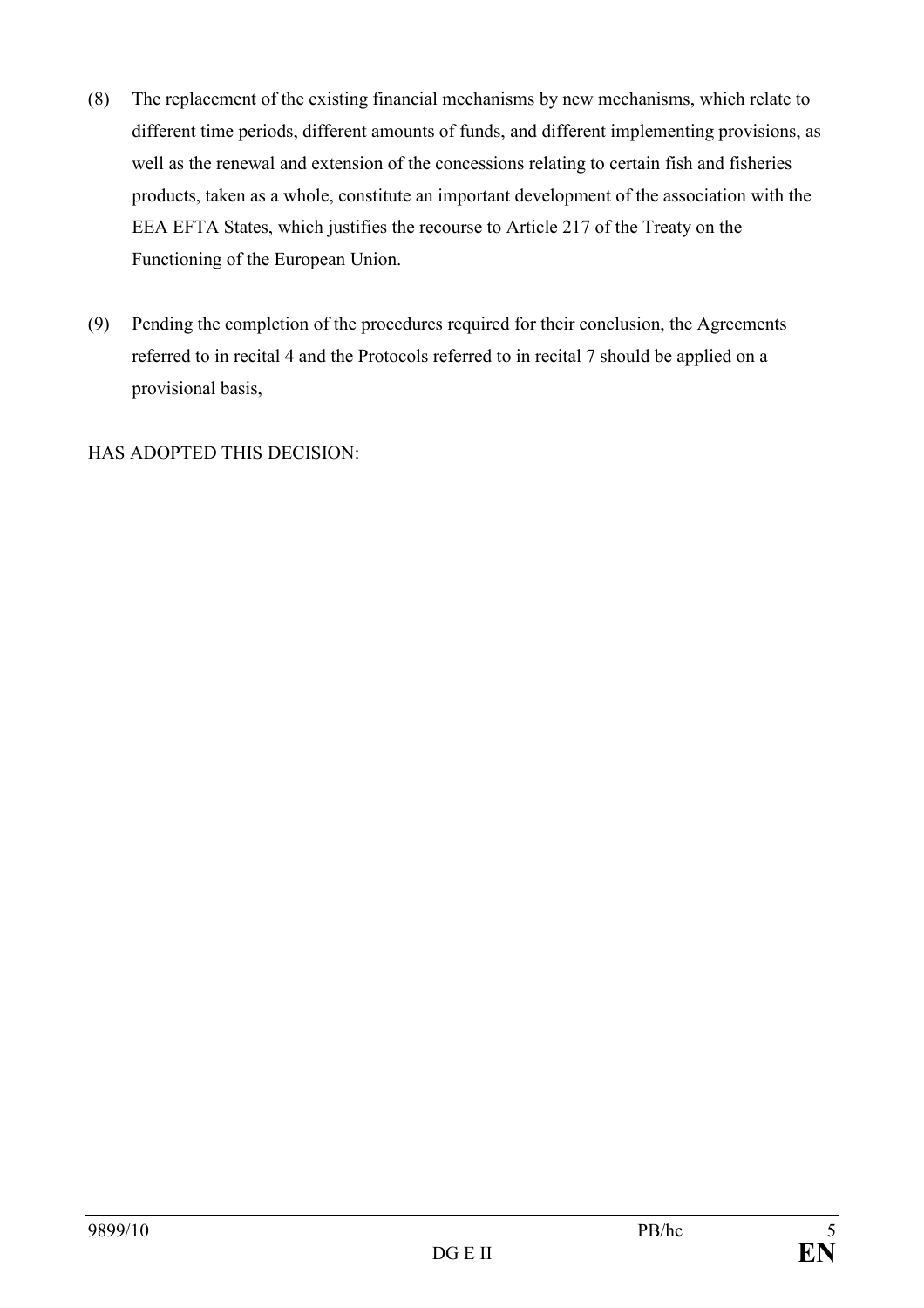# Article1

The signing of the following agreements and protocols is hereby approved on behalf of the Union, subject to their conclusion:

- − Agreement between the European Union, Iceland, the Principality of Liechtenstein and the Kingdom of Norway on an EEA Financial Mechanism 2009-2014 and the Annex thereto;
- − Agreement between the European Union and the Kingdom of Norway on a Norwegian Financial Mechanism for the period 2009-2014;
- − Additional Protocol to the Agreement between the European Economic Community and the Republic of Iceland and the Annex thereto;
- − Additional Protocol to the Agreement between the European Economic Community and the Kingdom of Norway and the Annex thereto.

The texts of the Agreements and Additional Protocols and the Annexes thereto are attached to this Decision.

# Article 2

The President of the Council is hereby authorised to designate the person(s) empowered to sign these Agreements and Protocols on behalf of the Union, subject to their conclusion.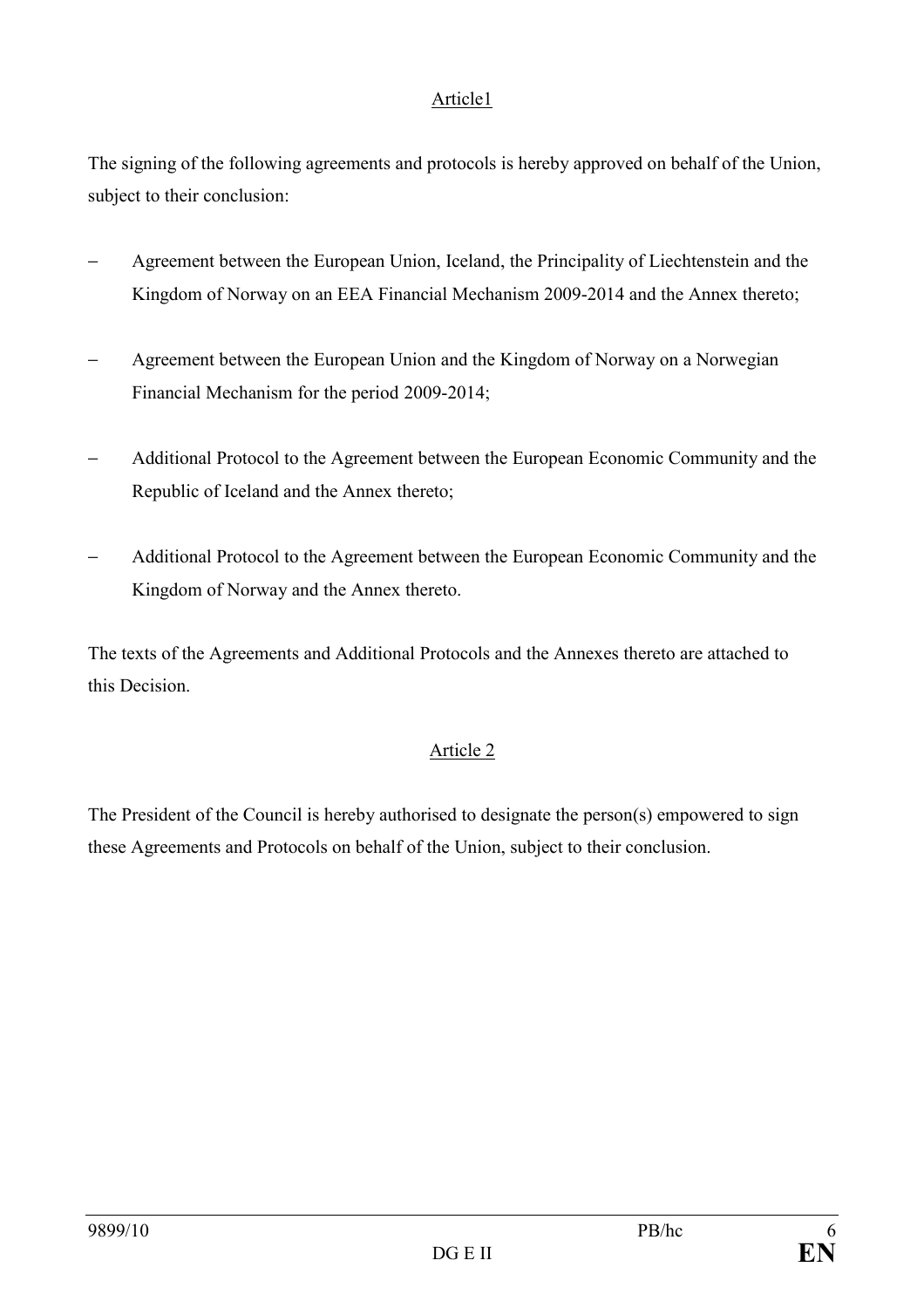# Article 3

Pending the completion of the procedures for their conclusion, the Agreements and Protocols referred to in Article 1, shall be applied on a provisional basis as from the following dates:

- − the Agreement between the European Union, Iceland, the Principality of Liechtenstein and the Kingdom of Norway on an EEA Financial Mechanism 2009-2014 and the Annex thereto, as from the first day of the first month following the deposit of the last notification to this effect;
- the Agreement between the European Union and the Kingdom of Norway on a Norwegian Financial Mechanism for the period 2009-2014, as from the first day of the first month following the deposit of the last notification to this effect;
- − the Additional Protocol to the Agreement between the European Economic Community and the Republic of Iceland and the Annex thereto, as from the first day of the third month following the deposit of the last notification to this effect;
- the Additional Protocol to the Agreement between the European Economic Community and the Kingdom of Norway and the Annex thereto, as from the first day of the third month following the deposit of the last notification to this effect.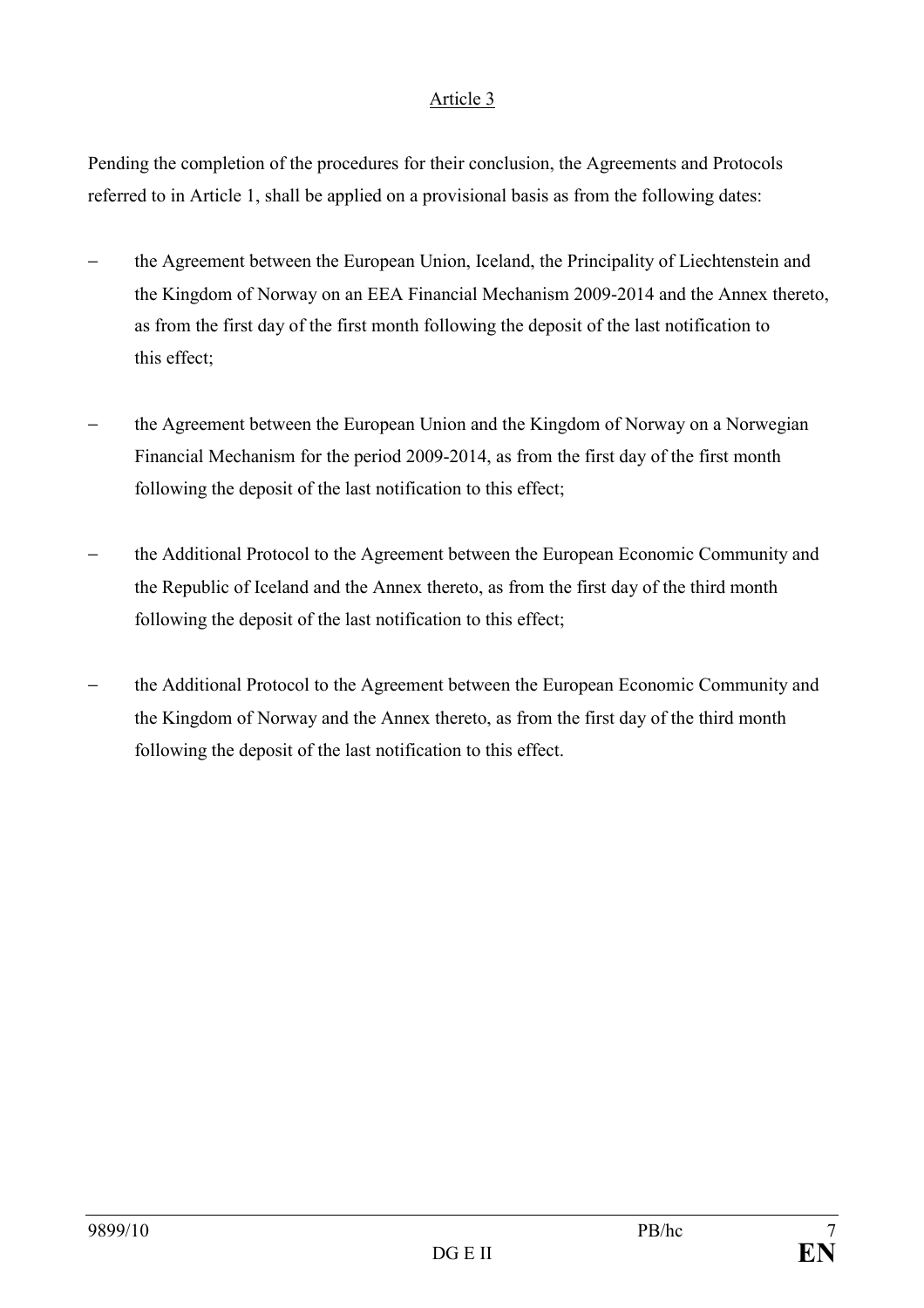# Article 4

 $\frac{1}{2}$  ,  $\frac{1}{2}$  ,  $\frac{1}{2}$  ,  $\frac{1}{2}$  ,  $\frac{1}{2}$  ,  $\frac{1}{2}$  ,  $\frac{1}{2}$ 

This Decision shall enter into force on the day of its adoption.

Done at Brussels,

For the Council The President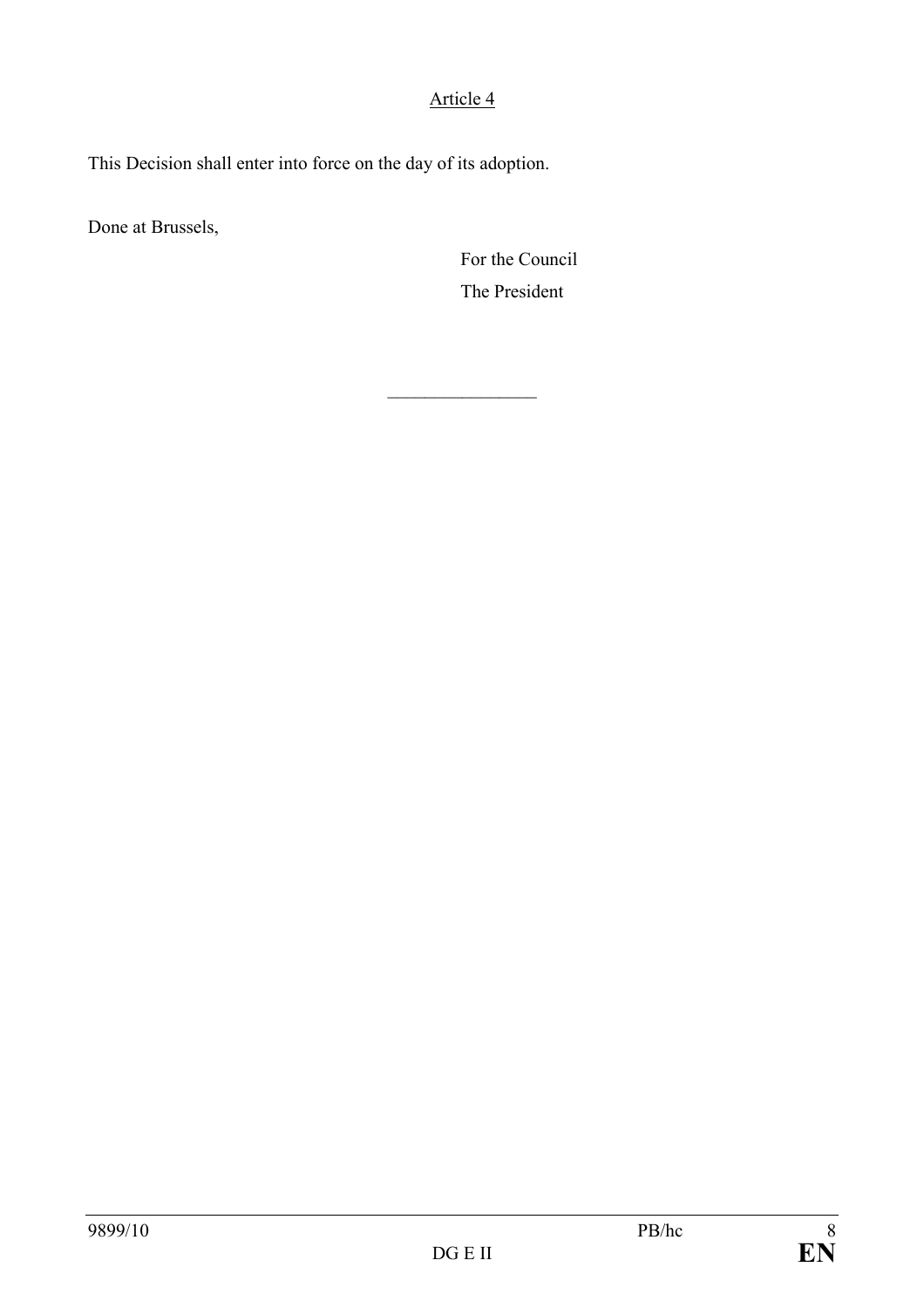AGREEMENT BETWEEN THE EUROPEAN UNION, ICELAND, THE PRINCIPALITY OF LIECHTENSTEIN AND THE KINGDOM OF NORWAY ON AN EEA FINANCIAL MECHANISM 2009-2014

EU/IS/FL/NO/EEA/en 1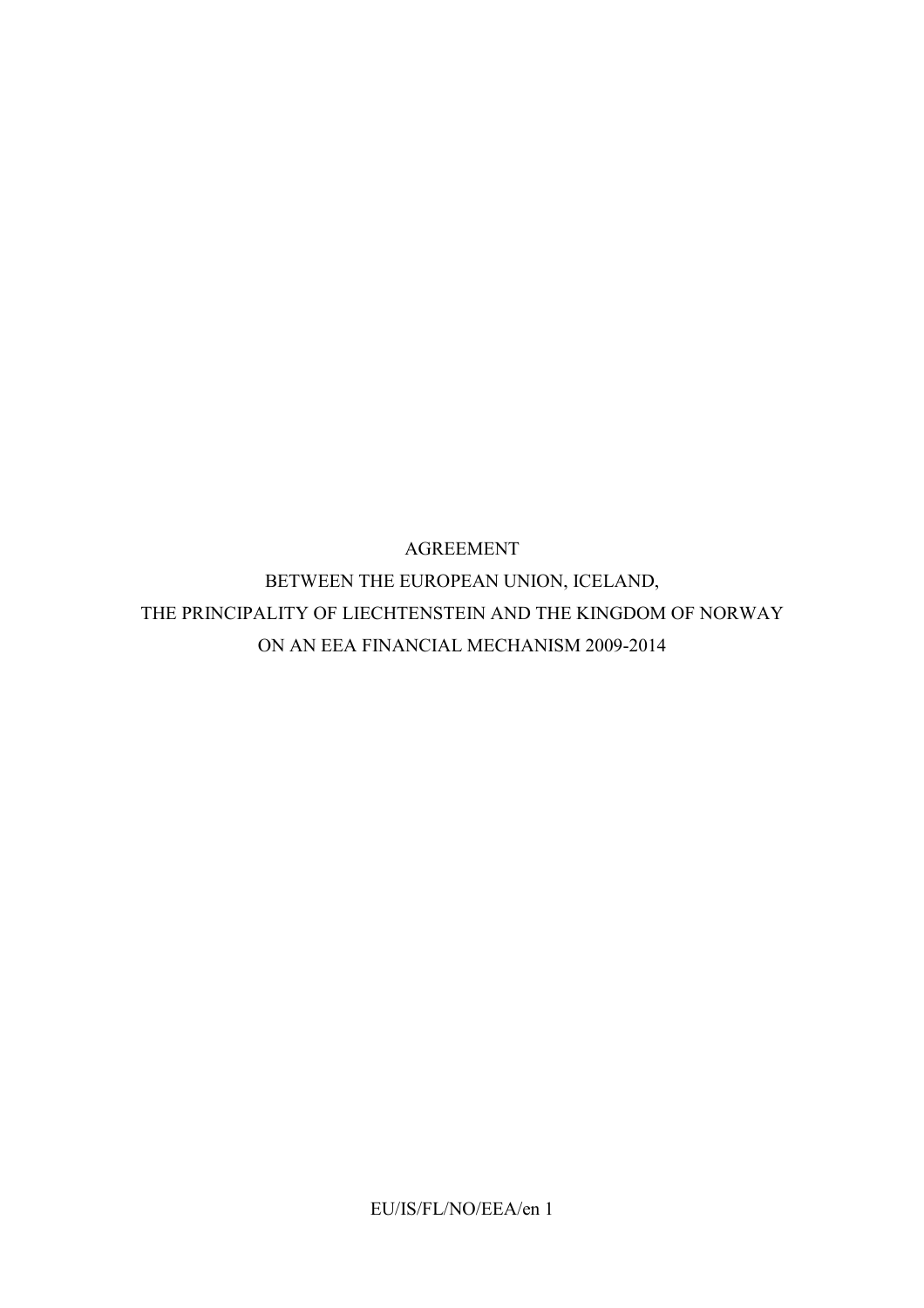EU/IS/FL/NO/EEA/en 2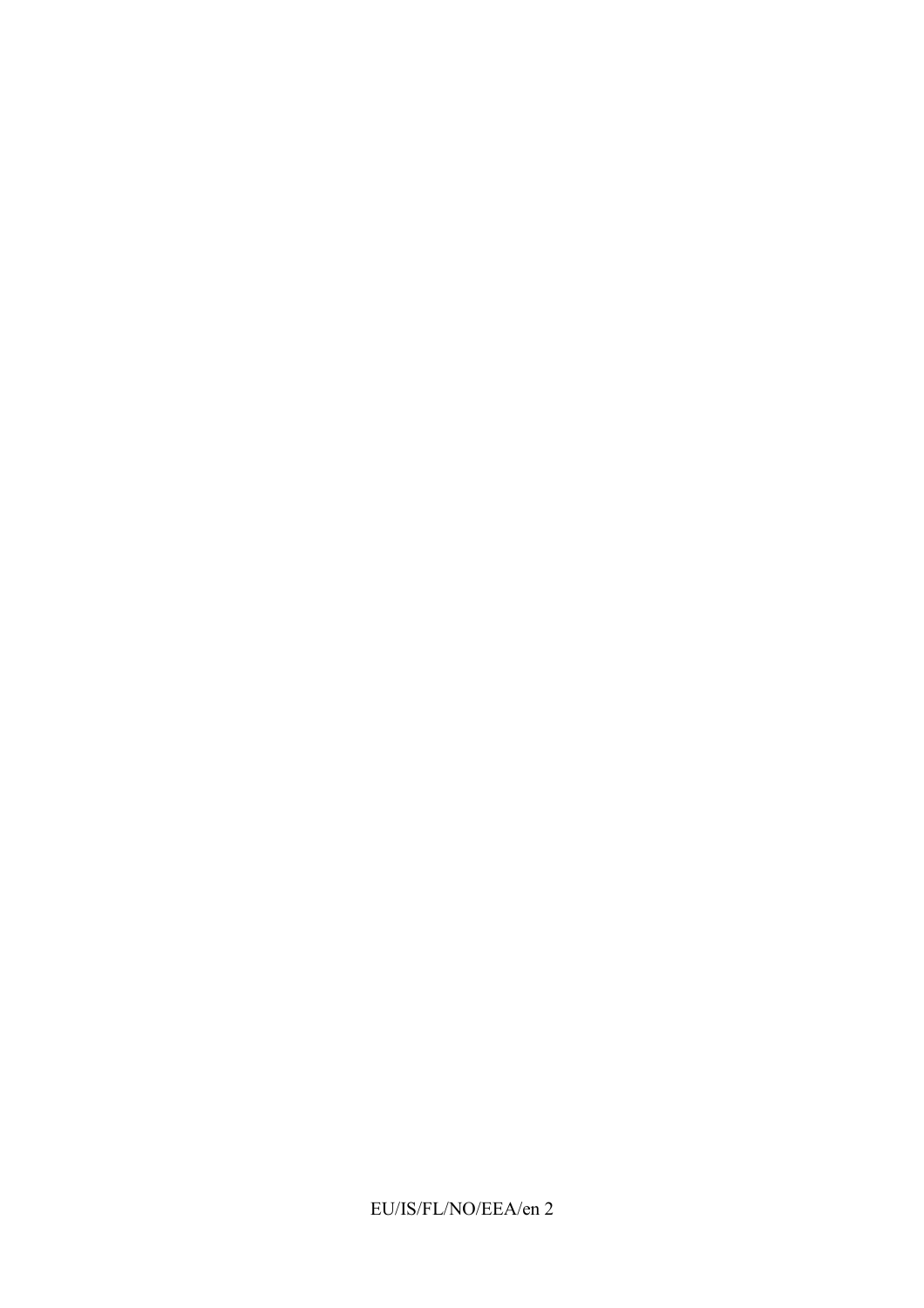# THE EUROPEAN UNION,

# ICELAND,

THE PRINCIPALITY OF LIECHTENSTEIN,

THE KINGDOM OF NORWAY,

WHEREAS the Parties to the Agreement on the European Economic Area ("EEA Agreement") agreed on the need to reduce the economic and social disparities between their regions with a view to promoting a continuous and balanced strengthening of trade and economic relations between them,

WHEREAS, in order to contribute to that objective, the EFTA States have established a Financial Mechanism in the context of the European Economic Area,

WHEREAS the provisions governing the EEA Financial Mechanism for the period 2004-2009 have been set out in Protocol 38a and the Addendum to Protocol 38a to the EEA Agreement,

WHEREAS the need to alleviate economic and social disparities within the European Economic Area persists, and therefore a new mechanism for the financial contributions of the EEA EFTA States should be established for the period 2009-2014,

HAVE DECIDED TO CONCLUDE THE FOLLOWING AGREEMENT: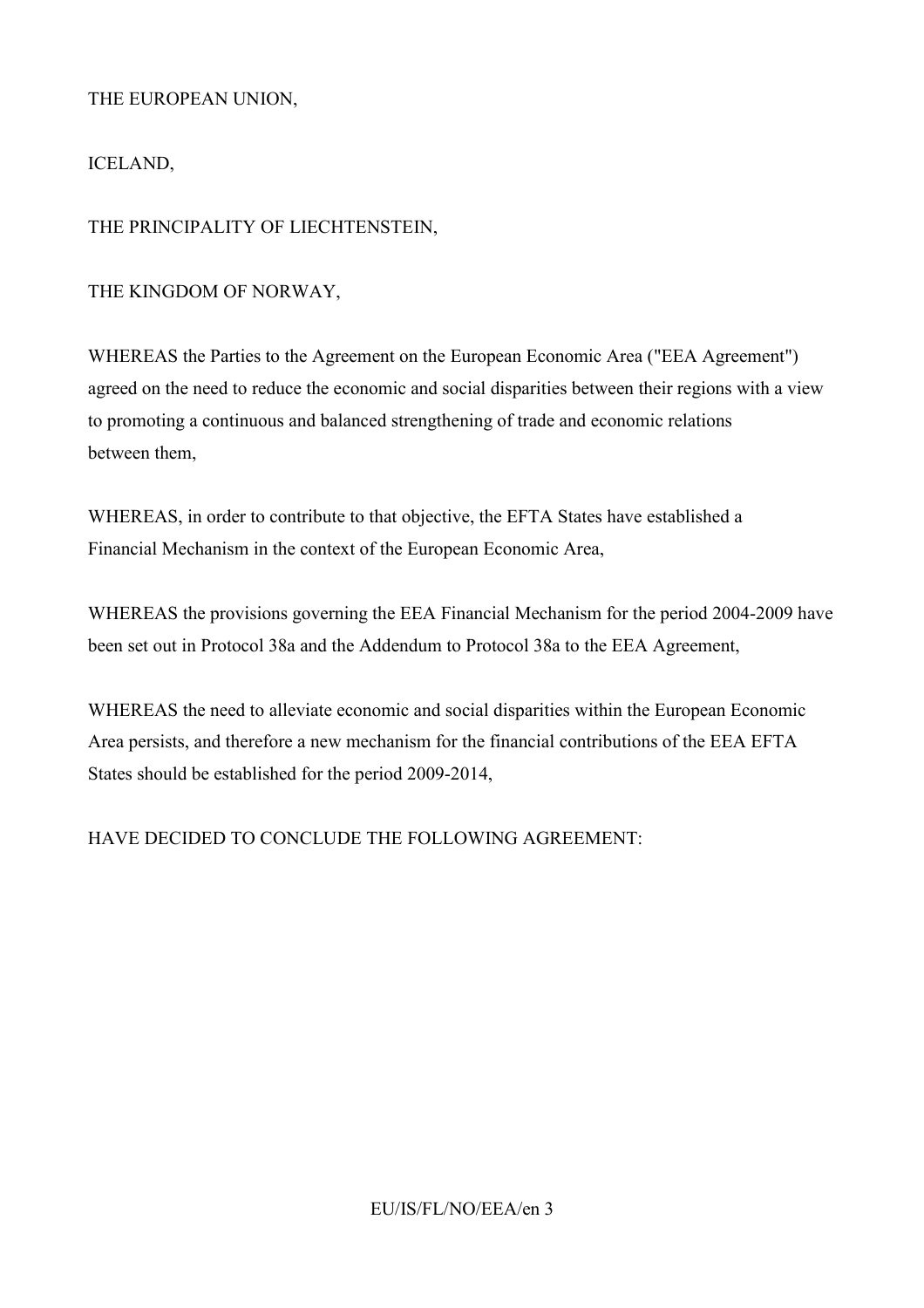The text of Article 117 of the EEA Agreement shall be replaced by the following: "Provisions governing the Financial Mechanisms are set out in Protocol 38, Protocol 38a and the Addendum to Protocol 38a, and Protocol 38b.".

# ARTICLE 2

A new Protocol 38b shall be inserted after Protocol 38a to the EEA Agreement. The text of Protocol 38b is provided for in the Annex to this Agreement.

# ARTICLE 3

This Agreement shall be ratified or approved by the Parties in accordance with their own procedures. The instruments of ratification or approval shall be deposited with the General Secretariat of the Council of the European Union.

It shall enter into force on the first day of the second month after the last instrument of ratification or approval has been deposited.

Pending the completion of the procedures referred to in paragraphs 1 and 2, this Agreement shall be applied on a provisional basis as from the first day of the first month following the deposit of the last notification to this effect.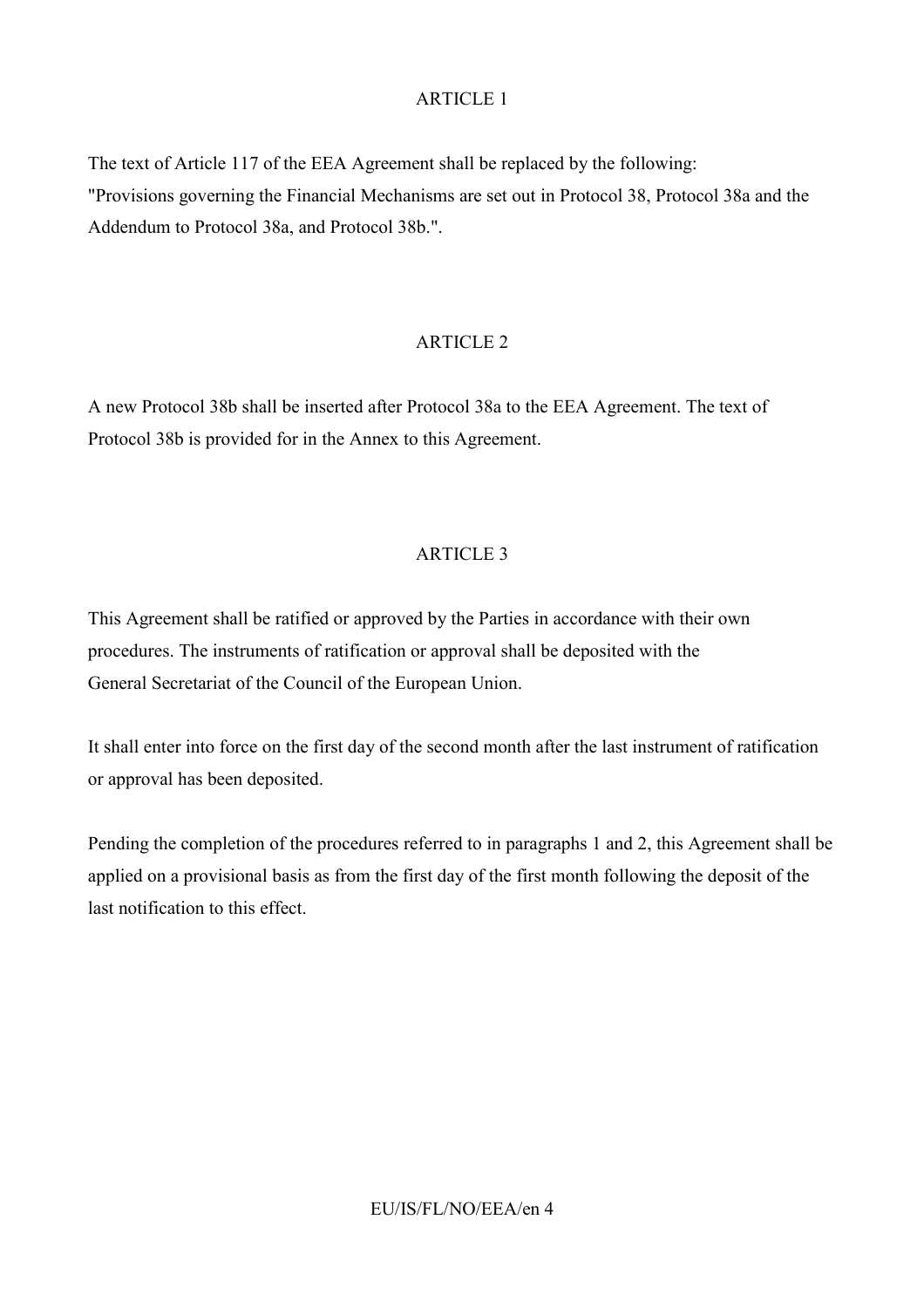This Agreement, drawn up in a single original in the Bulgarian, Czech, Danish, Dutch, English, Estonian, Finnish, French, German, Greek, Italian, Latvian, Lithuanian, Hungarian, Maltese, Polish, Portuguese, Romanian, Slovak, Slovenian, Spanish, Swedish, Icelandic and Norwegian languages, the text in each of these languages being equally authentic, shall be deposited with the General Secretariat of the Council of the European Union, which will remit a certified copy to each of the Parties to this Agreement.

Done at Brussels, this ... of 2010.

For the European Union

For Iceland

For the Principality of Liechtenstein

For the Kingdom of Norway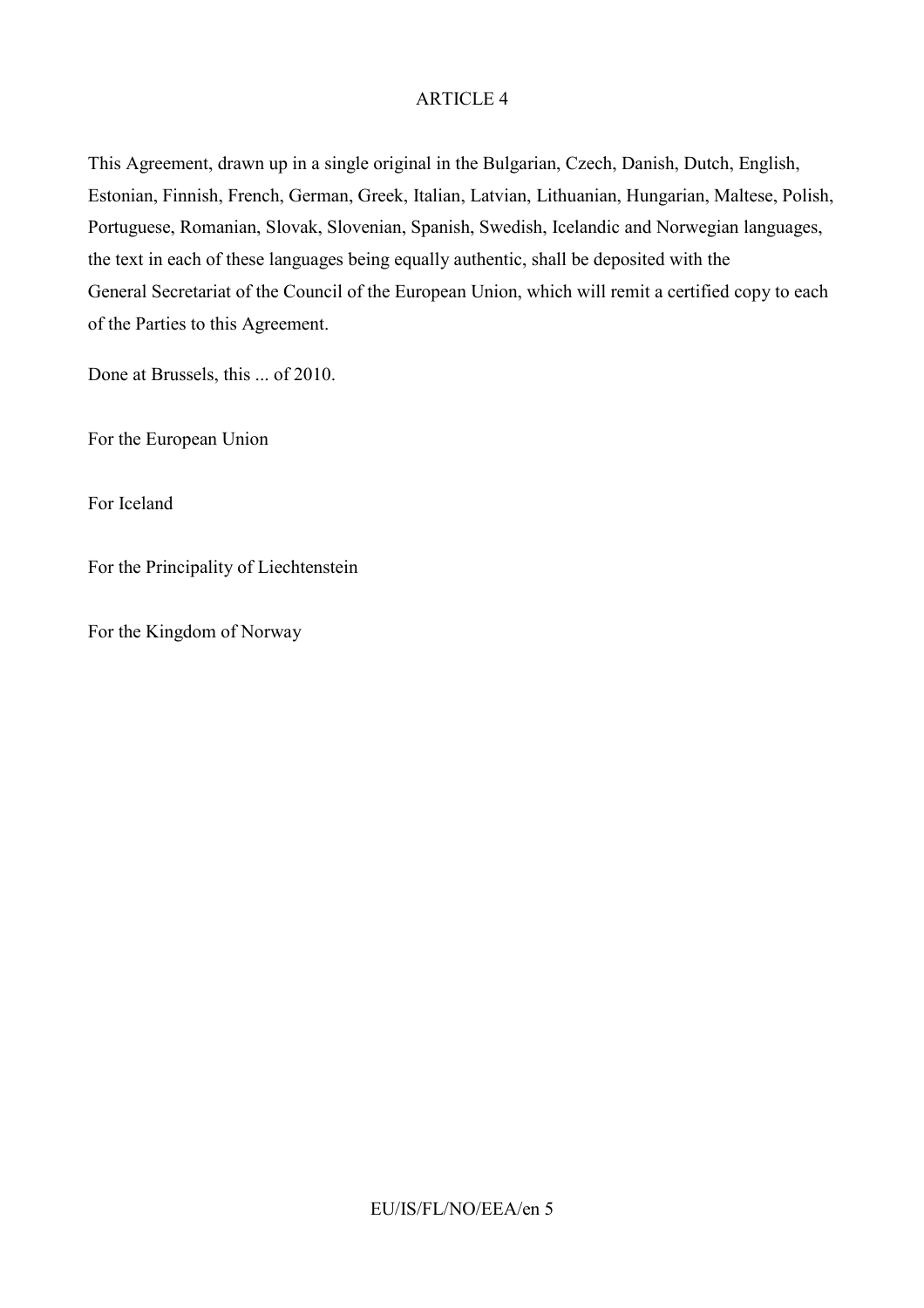ANNEX

PROTOCOL 38 B ON THE EEA FINANCIAL MECHANISM (2009-2014)

EU/IS/FL/NO/EEA/Annex/en 1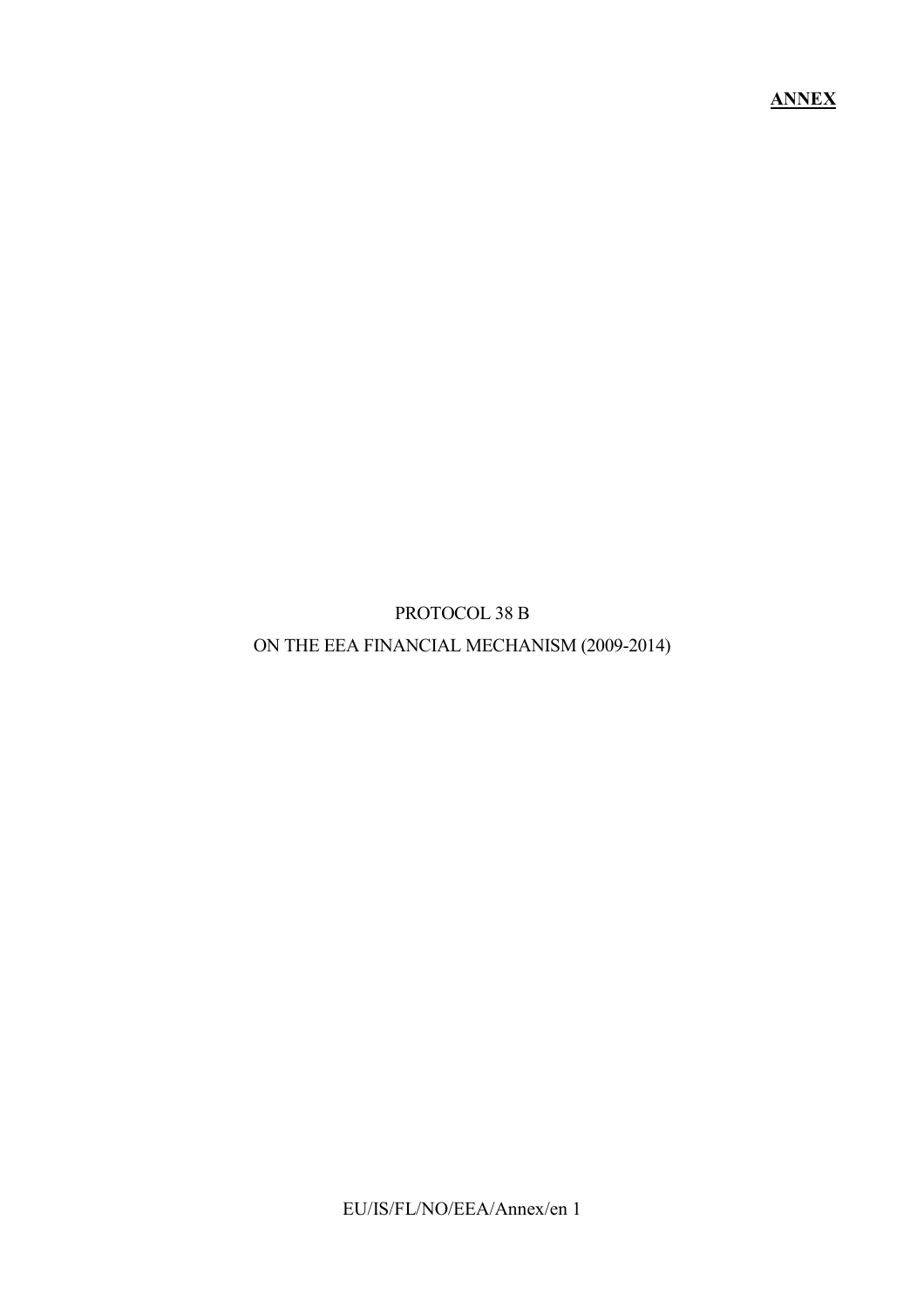Iceland, Liechtenstein and Norway ("the EFTA States") shall contribute to the reduction of economic and social disparities in the European Economic Area and to the strengthening of their relations with the Beneficiary States, through financial contributions in the priority sectors listed in Article 3.

# ARTICLE 2

The total amount of the financial contribution provided for in Article 1 shall be EUR 988,5 million, to be made available for commitment in annual tranches of EUR 197,7 million over the period running from 1 May 2009 to 30 April 2014, inclusive.

# ARTICLE 3

- 1. The financial contributions shall be available in the following priority sectors:
- (a) Environmental protection and management;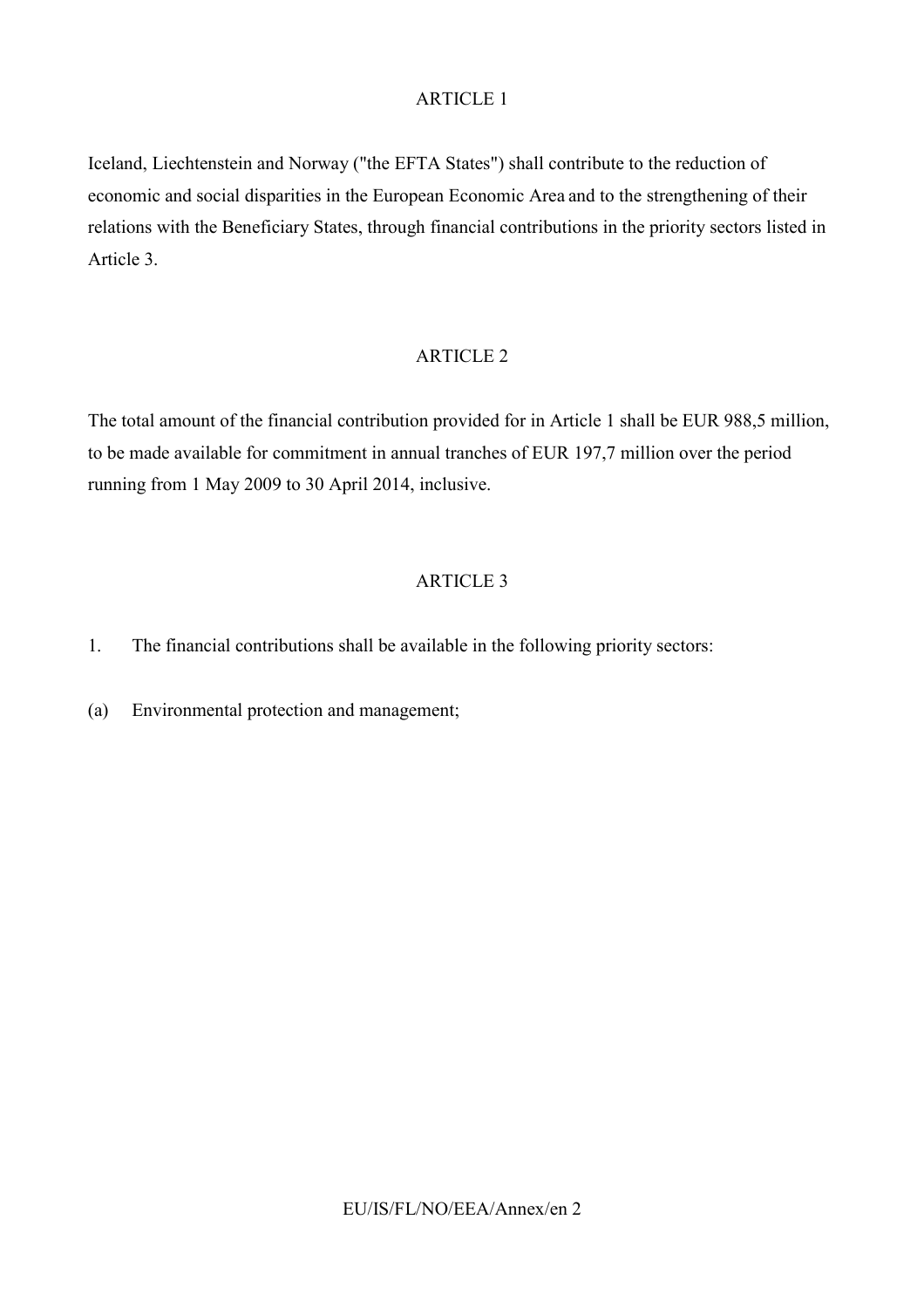- (b) Climate change and renewable energy;
- (c) Civil society;
- (d) Human and social development;
- (e) Protecting cultural heritage.
- 2. Academic research may be eligible for funding in so far as it is targeted at one or more of the priority sectors.
- 3. The indicative allocation target for each Beneficiary State is at least 30 percent for priority sectors (a) and (b) combined, and 10 per cent for priority sector (c). The priority sectors shall, in accordance with the procedure referred to in Article 8 paragraph 2, be chosen, concentrated and adapted in a flexible manner, according to the different needs in each Beneficiary State, taking into account its size and the amount of the contribution.

1. The EFTA contribution shall not exceed 85 percent of programme cost. It may in special cases be up to 100 per cent of programme cost.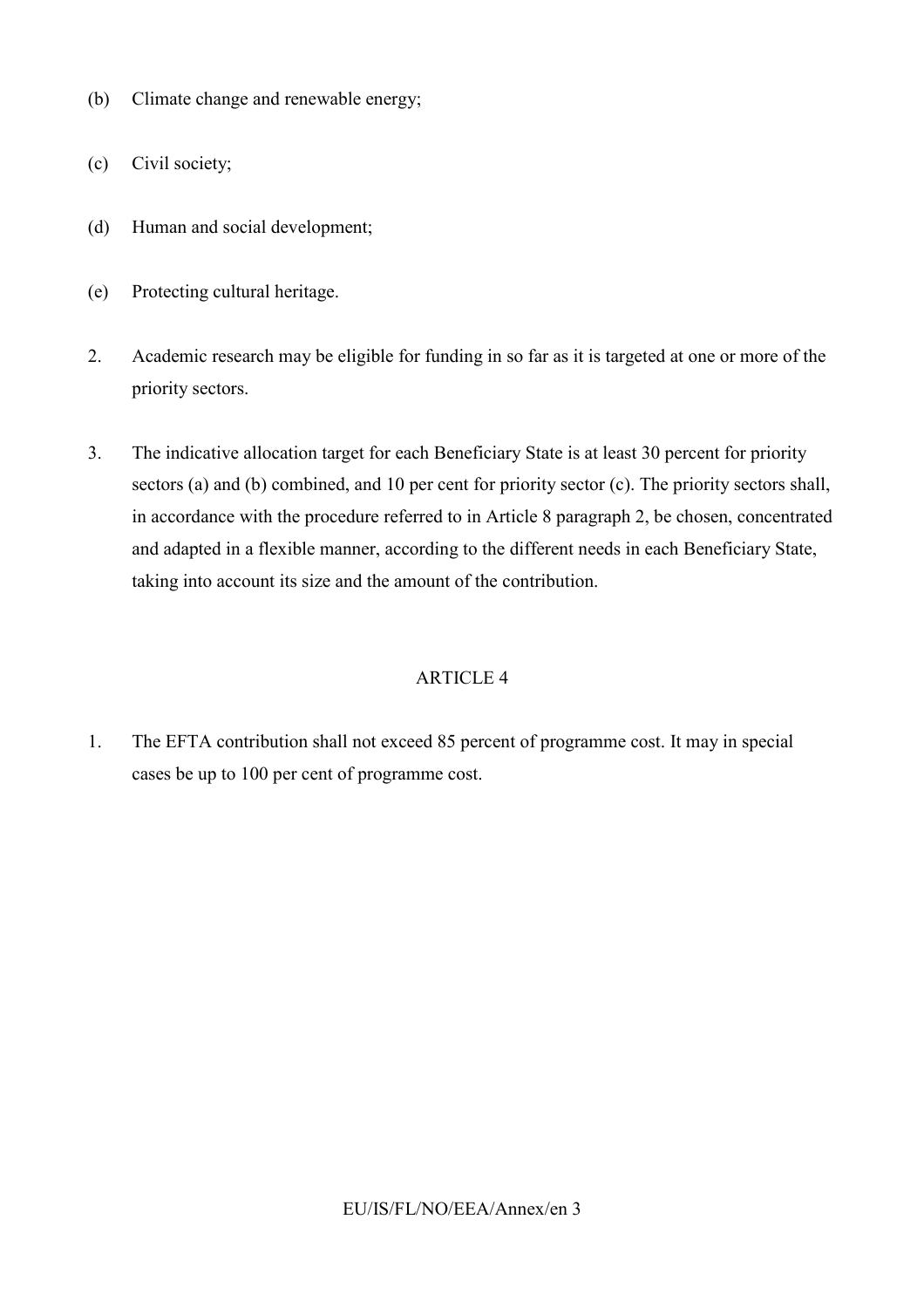- 2. The applicable rules on state aid shall be complied with.
- 3. The European Commission shall screen all programmes and any substantial change in a programme for their compatibility with the European Union's objectives.
- 4. The responsibility of the EFTA States for the projects is limited to providing funds according to the agreed plan. No liability to third parties will be assumed.

The funds shall be made available to the following Beneficiary States: Bulgaria, Czech Republic, Estonia, Greece, Spain, Cyprus, Latvia, Lithuania, Hungary, Malta, Poland, Portugal, Romania, Slovenia and Slovakia.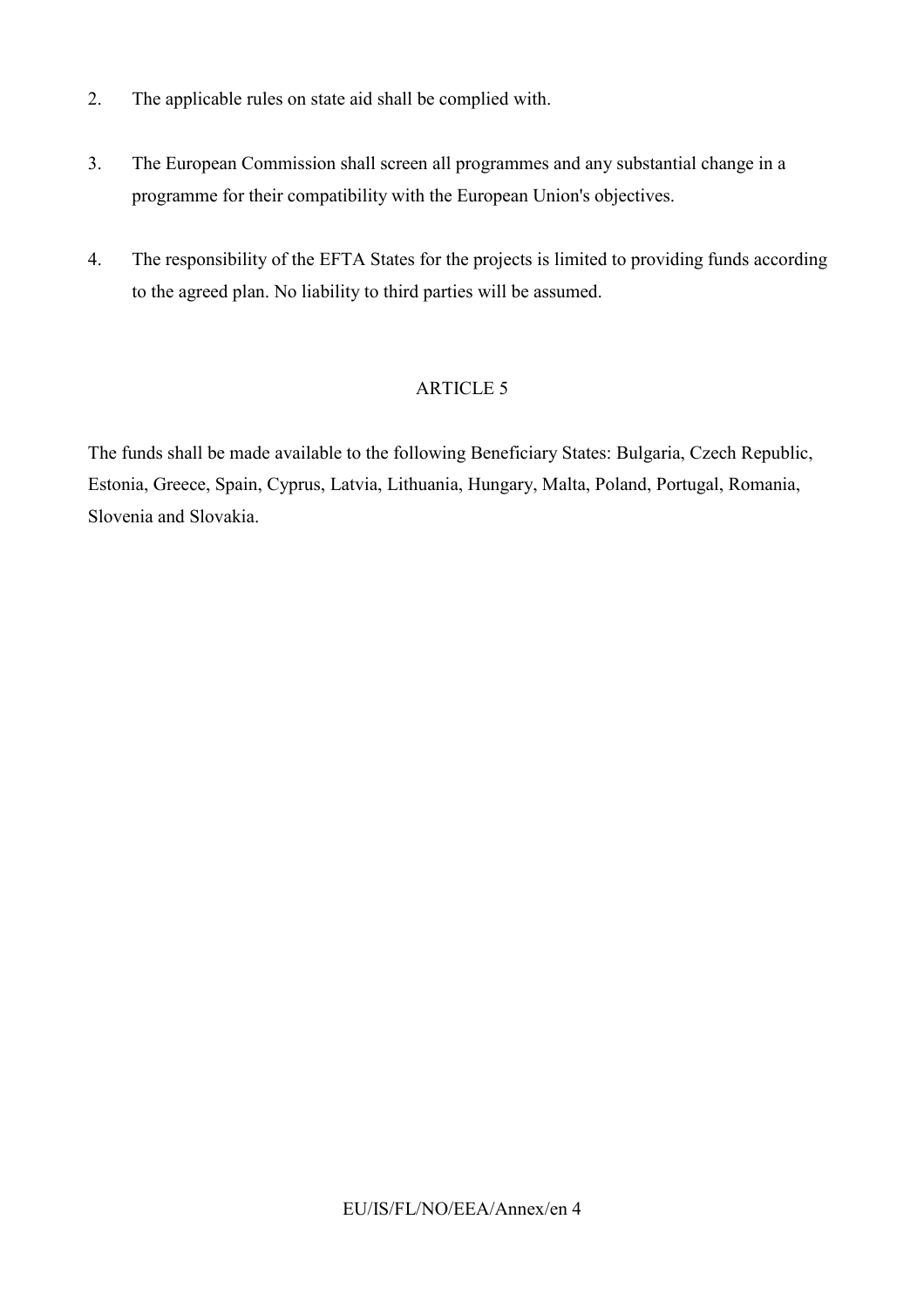EUR 45,85 million shall be allocated to Spain for transitional support for the period 1 May 2009 – 31 December 2013. While taking into account transitional adjustments, the remaining funds shall be made available in accordance with the following distribution:

Funds (million EUR)

| Bulgaria       | 78,60  |
|----------------|--------|
| Czech Republic | 61,40  |
| Estonia        | 23,00  |
| Greece         | 63,40  |
| Cyprus         | 3,85   |
| Latvia         | 34,55  |
| Lithuania      | 38,40  |
| Hungary        | 70,10  |
| Malta          | 2,90   |
| Poland         | 266,90 |
| Portugal       | 57,95  |
| Romania        | 190,75 |
| Slovenia       | 12,50  |
| Slovakia       | 38,35  |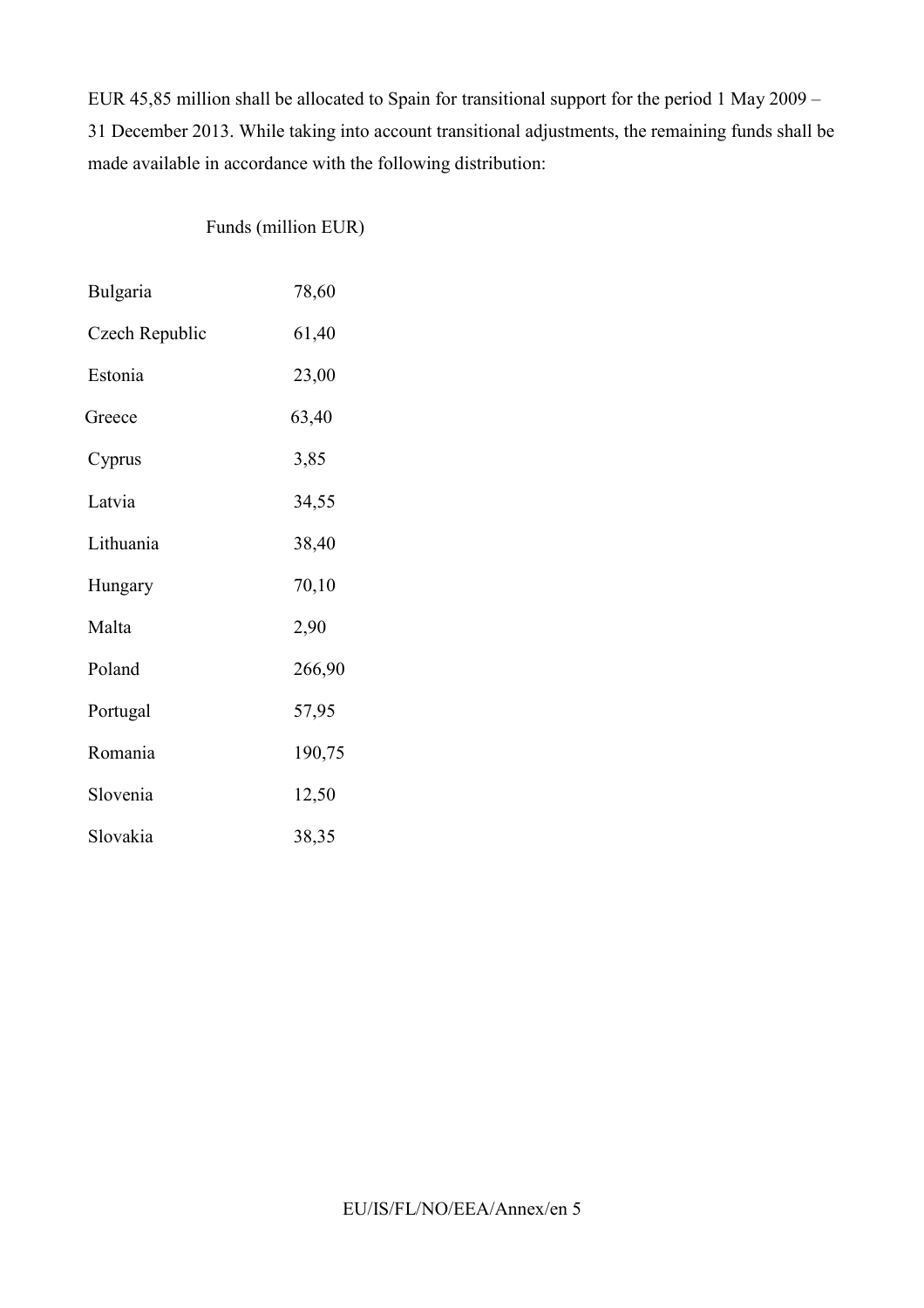With a view to reallocating any non-committed available funds to high priority projects of any Beneficiary State, a review shall be carried out in November 2011 and again in November 2013.

# ARTICLE 7

- 1. The financial contribution provided for in this Protocol shall be closely coordinated with the bilateral contribution from Norway provided for by the Norwegian Financial Mechanism.
- 2. In particular, the EFTA States shall ensure that the application procedures and implementation modalities are essentially the same for both financial mechanisms referred to in the previous paragraph.
- 3. Any relevant changes in the European Union's cohesion policies shall be taken into account, as appropriate.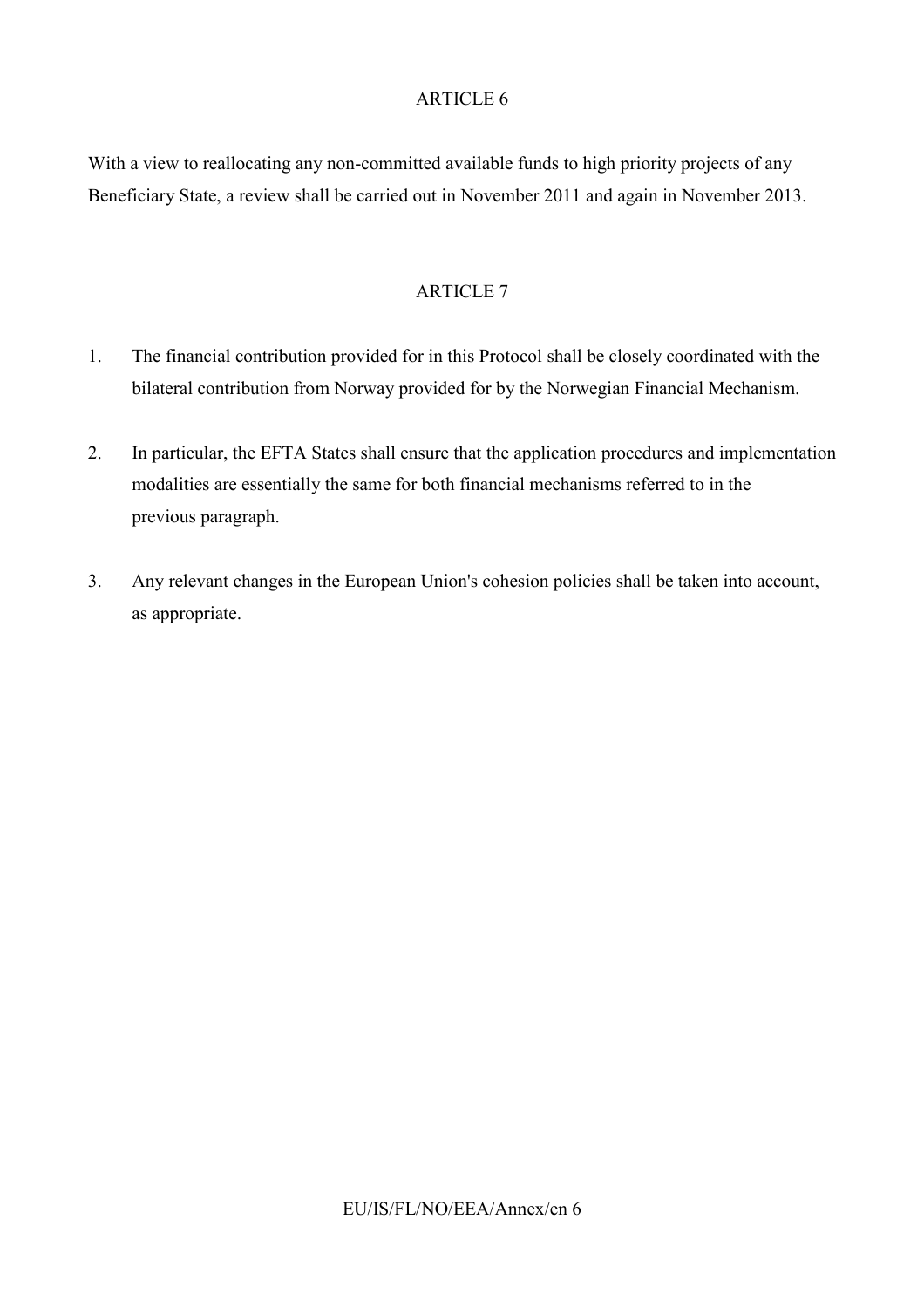The following shall apply to the implementation of the EEA Financial Mechanism:

- 1. The highest degree of transparency, accountability and cost efficiency shall be applied in all implementation phases, as well as principles of good governance, sustainable development and gender equality. The objectives of the EEA Financial Mechanism shall be pursued in the framework of close cooperation between the Beneficiary States and the EFTA States.
- 2. In order to ensure efficient and targeted implementation, and taking into account national priorities, the EFTA States shall conclude with each Beneficiary State a Memorandum of Understanding that shall set out the multi-annual programming framework and the structures for management and control.
- 3. After having concluded the Memorandum of Understanding, the Beneficiary State shall submit programme proposals. The EFTA States will appraise and approve the proposals and conclude grant agreements with the Beneficiary States for each programme. The level of detail in the programme shall take into account the size of the contribution. Within programmes, projects may in exceptional cases be specified, including conditions for their selection, approval and control, in accordance with the provisions for implementation referred to in paragraph 8.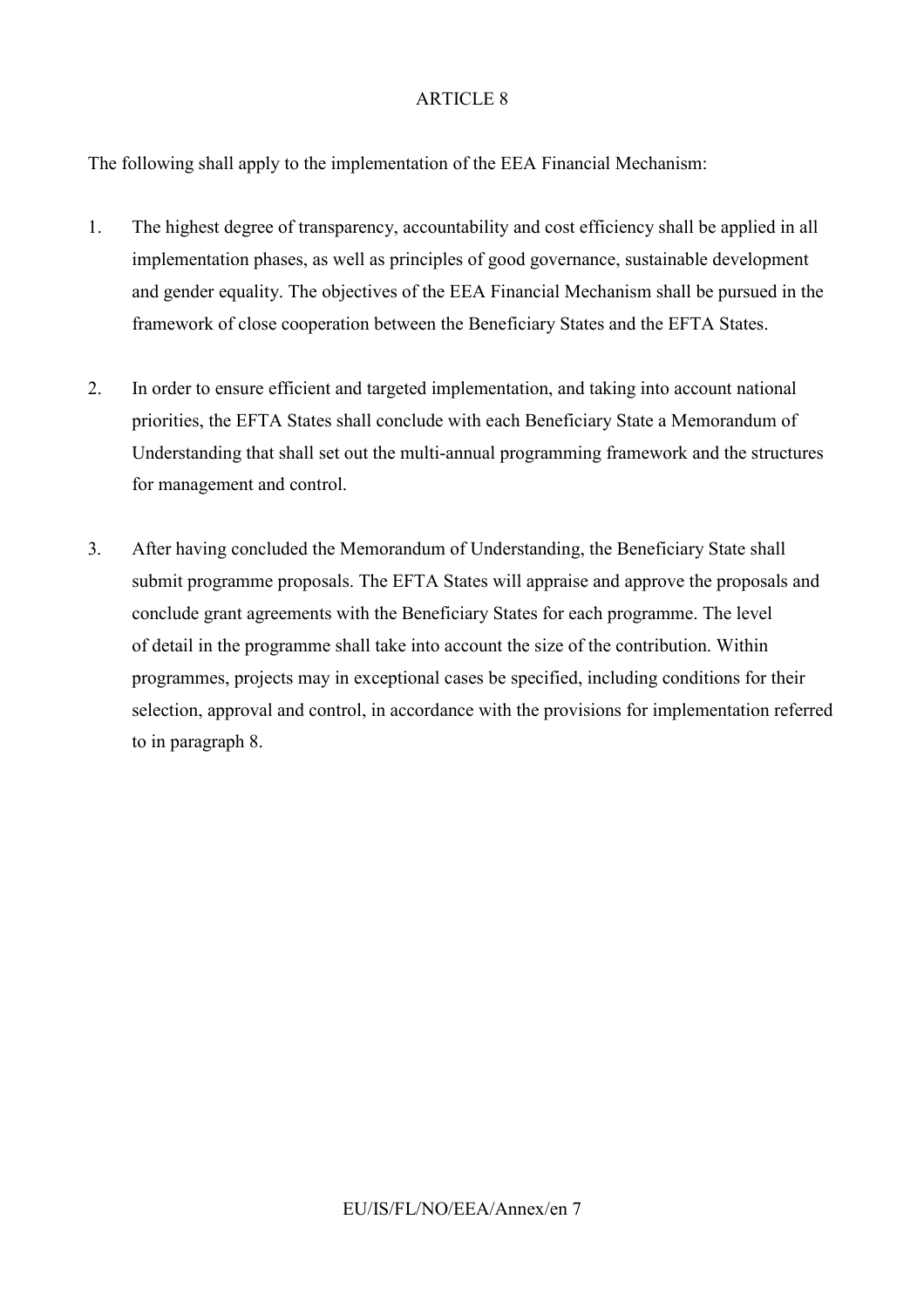The implementation of the agreed programmes shall be the responsibility of the Beneficiary States. The Beneficiary States shall provide for an appropriate management and control system in order to ensure a sound implementation and management system.

- 4. Partnerships shall, where appropriate, be applied in the preparation, implementation, monitoring and evaluation of the financial contribution in order to ensure broad participation. Partners may include, *inter alia*, local, regional and national levels, as well as the private sector, civil society and social partners in the Beneficiary States and the EFTA States.
- 5. The control system provided for the management of the EEA Financial Mechanism shall ensure the respect of the principle of sound financial management. The EFTA States may carry out controls according to their internal requirements. The Beneficiary States shall provide all necessary assistance, information and documentation to this effect. The EFTA States may suspend financing and require recovery of funds in the case of irregularities.
- 6. Any project under the multi-annual programming framework in the Beneficiary States may be implemented in cooperation between entities based in the Beneficiary States and in the EFTA States, in accordance with the applicable rules on public procurement.
- 7. The management costs of the EFTA States shall be covered by the overall amount referred to in Article 2 and will be specified in the provisions for the implementation referred to in paragraph 8.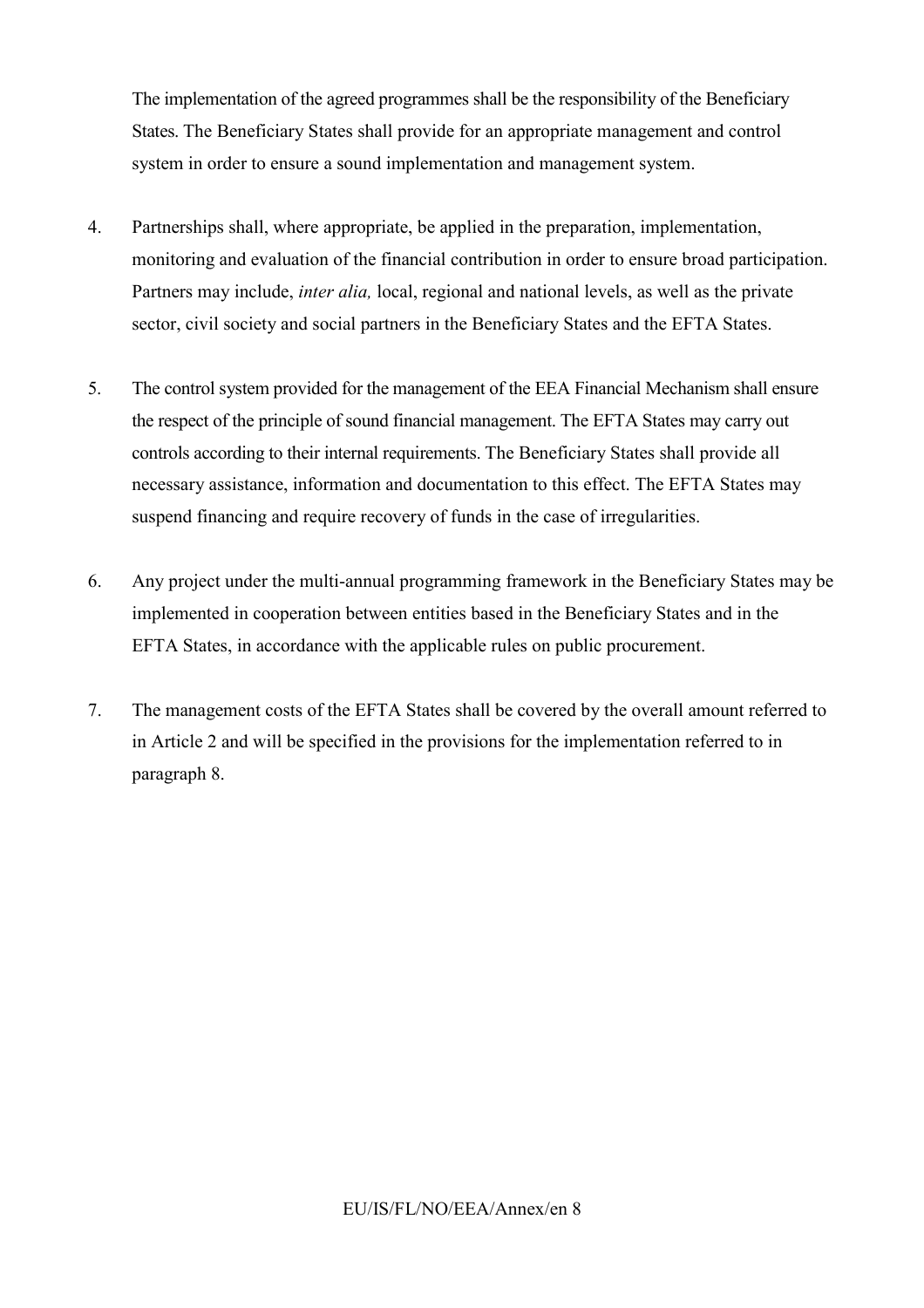8. The EFTA States shall establish a Committee for the overall management of the EEA Financial Mechanism. Further provisions for the implementation of the EEA Financial Mechanism will be issued by the EFTA States after consultation with the Beneficiary States. The EFTA States shall endeavour to issue these provisions before the signing of the Memoranda ofUnderstanding.

# ARTICLE 9

At the end of the five-year period and without prejudice to the rights and obligations under the Agreement, the Contracting Parties will, in the light of Article 115 of the Agreement, review the need to address economic and social disparities within the European Economic Area.

 $\frac{1}{2}$  ,  $\frac{1}{2}$  ,  $\frac{1}{2}$  ,  $\frac{1}{2}$  ,  $\frac{1}{2}$  ,  $\frac{1}{2}$  ,  $\frac{1}{2}$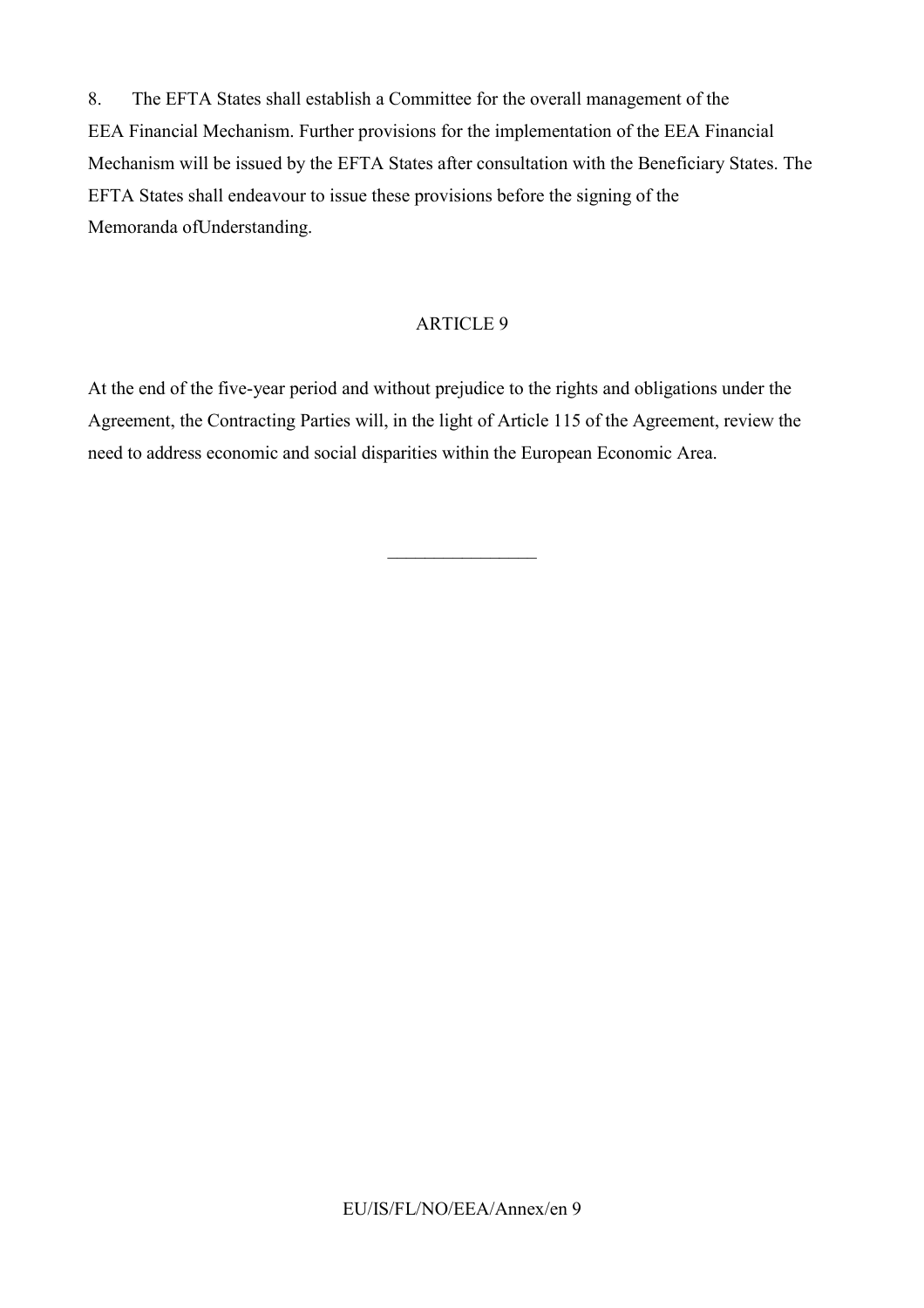AGREEMENT BETWEEN THE KINGDOM OF NORWAY AND THE EUROPEAN UNION ON A NORWEGIAN FINANCIAL MECHANISM FOR THE PERIOD 2009 – 2014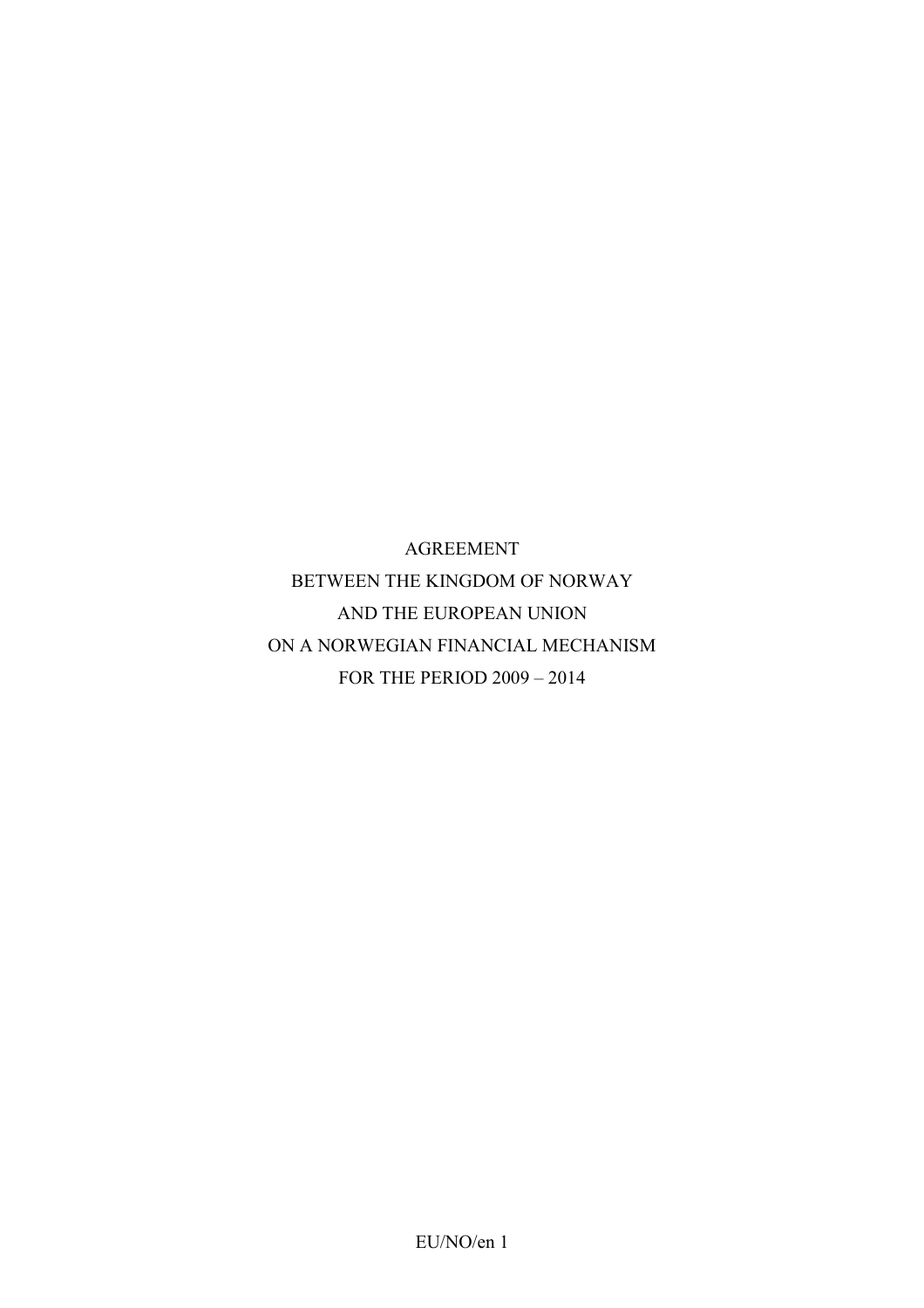The Kingdom of Norway undertakes to contribute for a five year period to the reduction of economic and social disparities in the European Economic Area, and to the strengthening of its relations with the Beneficiary States, through a separate Norwegian Financial Mechanism in the priority sectors listed in Article 3.

# ARTICLE 2

The total amount of the financial contribution provided for in Article 1 shall be EUR 800 million, to be made available for commitment in annual tranches of EUR 160 million over the period running from 1 May 2009 to 30 April 2014, inclusive.

# ARTICLE 3

The financial contributions shall be available in the following priority sectors:

- (a) Carbon Capture and Storage;
- (b) Green Industry Innovation;
- (c) Research and Scholarship;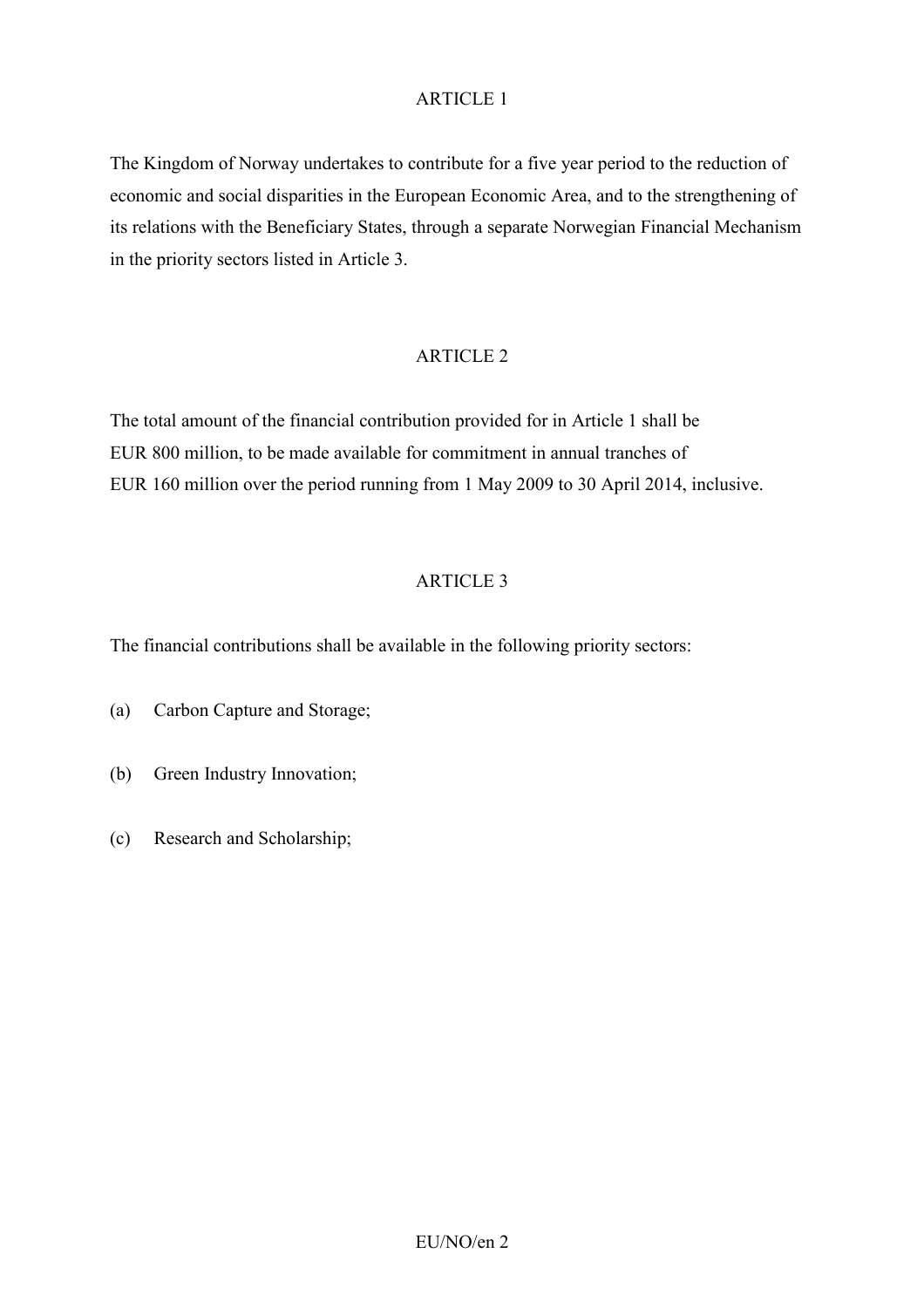- (d) Human and Social Development;
- (e) Justice and Home Affairs;
- (f) Promotion of Decent Work and Tripartite Dialogue.

The allocation target for priority sector (a) shall be at least 20 percent. Due account will be taken of the different needs and the size of each Beneficiary State.

One per cent of the allocation to each Beneficiary State shall be set aside for a fund for the Promotion of Decent Work and Tripartite Dialogue, to be operated by an entity designated by the Kingdom of Norway, and in accordance with the distribution key referred to in Article 5.

#### ARTICLE 4

The contribution from the Kingdom of Norway shall not exceed 85 percent of programme cost. It may in special cases be up to 100 percent of programme cost.

The applicable rules on state aid shall be complied with.

The European Commission shall screen all programmes and any substantial change in a programme for their compatibility with the European Union's objectives.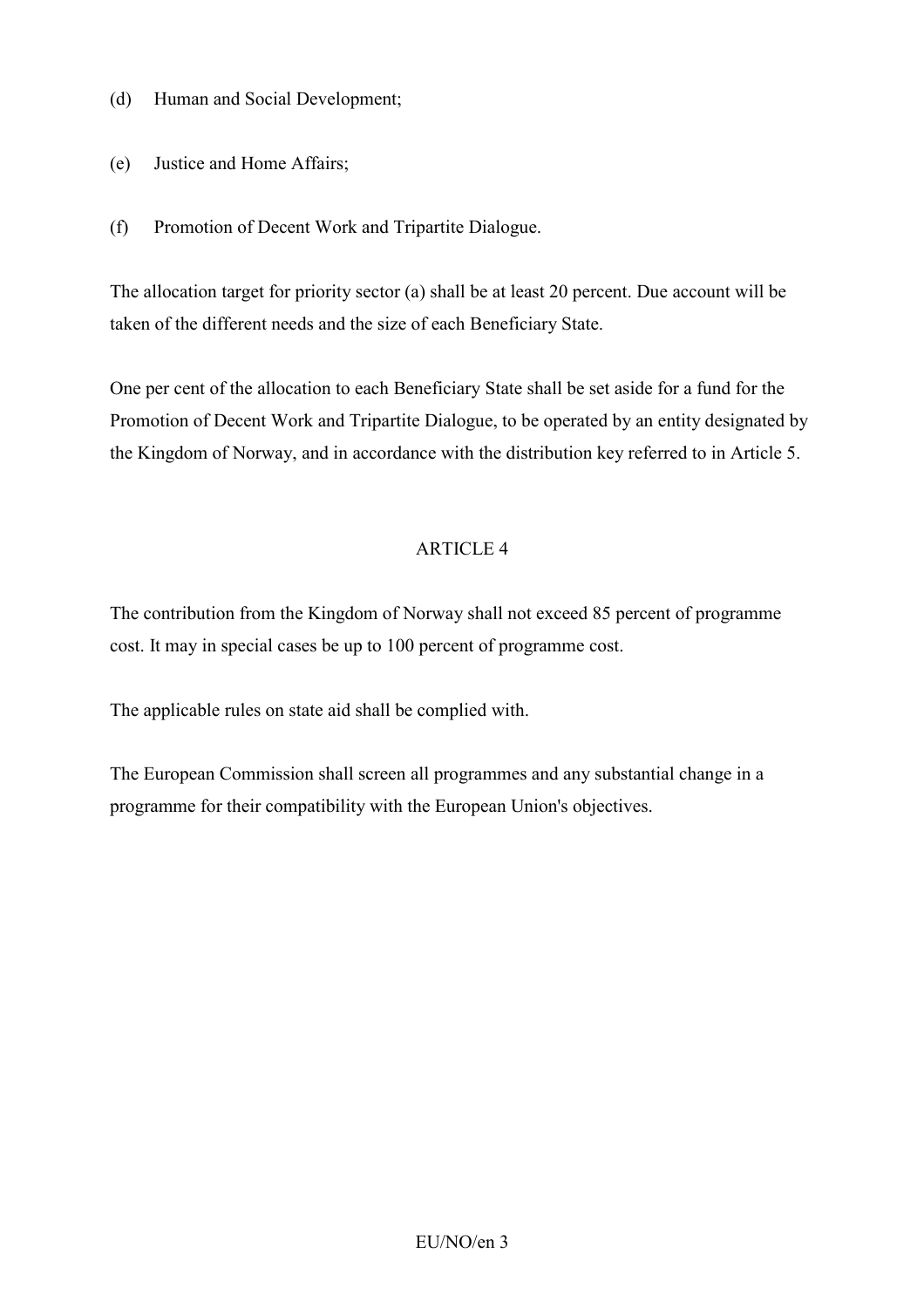The responsibility of the Kingdom of Norway for the projects is limited to providing funds according to the agreed plan. No liability to third parties will be assumed.

# ARTICLE 5

The funds shall be made available to the following Beneficiary States: Bulgaria, Czech Republic, Estonia, Cyprus, Latvia, Lithuania, Hungary, Malta, Poland, Romania, Slovenia and Slovakia, in accordance with the following distribution:

| <b>Beneficiary State</b> | Funds (million EUR) |
|--------------------------|---------------------|
| <b>Bulgaria</b>          | 48,00               |
| Cyprus                   | 4,00                |
| Czech Republic           | 70,40               |
| Estonia                  | 25,60               |
| Latvia                   | 38,40               |
| Lithuania                | 45,60               |
| Hungary                  | 83,20               |
| Malta                    | 1,60                |
| Poland                   | 311,20              |
| Romania                  | 115,20              |
| Slovenia                 | 14,40               |
| Slovakia                 | 42,40               |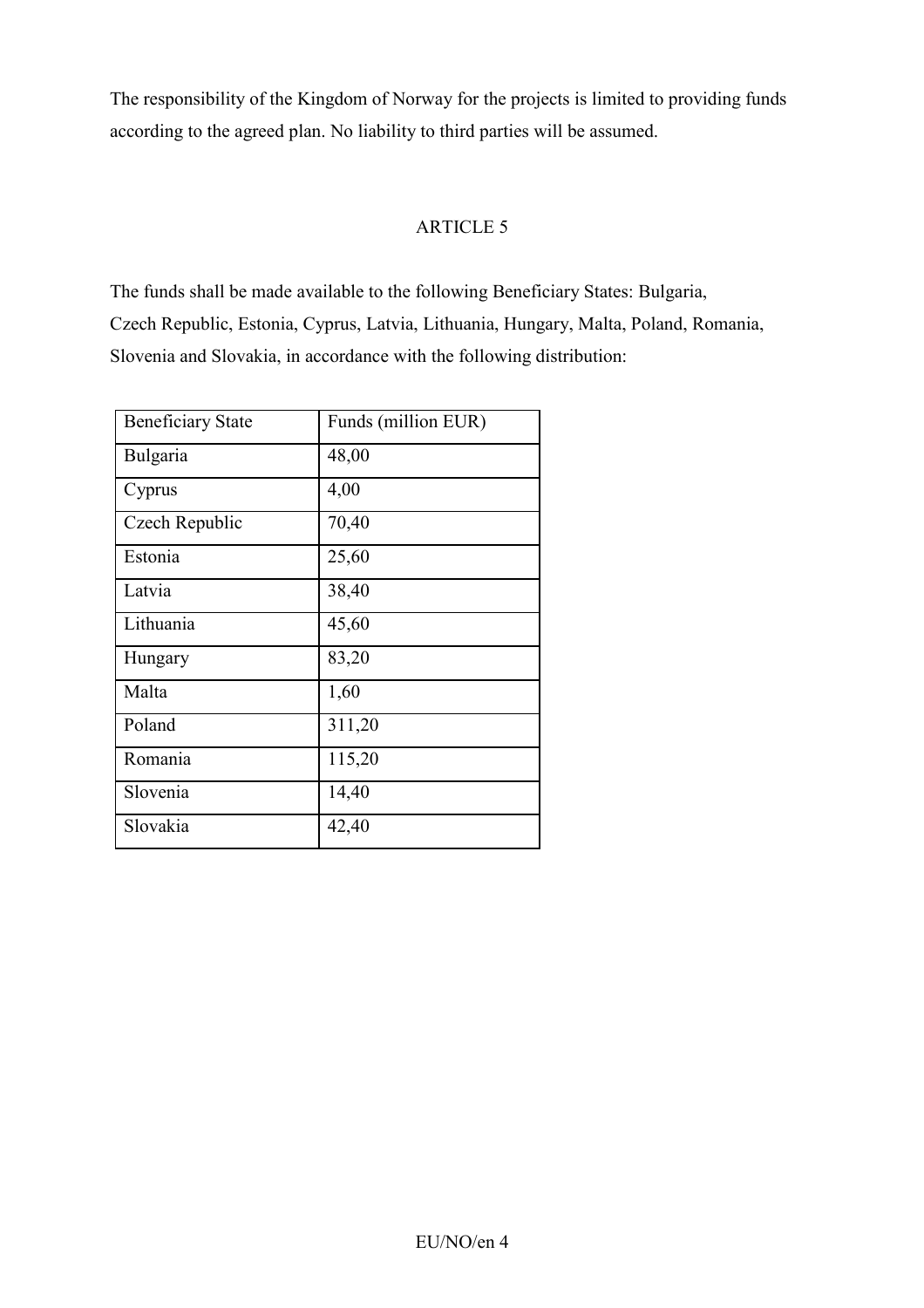With a view to reallocate any non-committed available funds to high priority projects of any Beneficiary State, a review shall be carried out in November 2011 and again in November 2013.

# ARTICLE 7

The financial contribution provided for in Article 1 shall be closely coordinated with the contribution from the EFTA States provided for by the EEA Financial Mechanism. In particular, the Kingdom of Norway shall ensure that the application procedures and implementation modalities are essentially the same for both financial mechanisms referred to in the previous paragraph.

Any relevant changes in the European Union's cohesion policies shall be taken into account, as appropriate.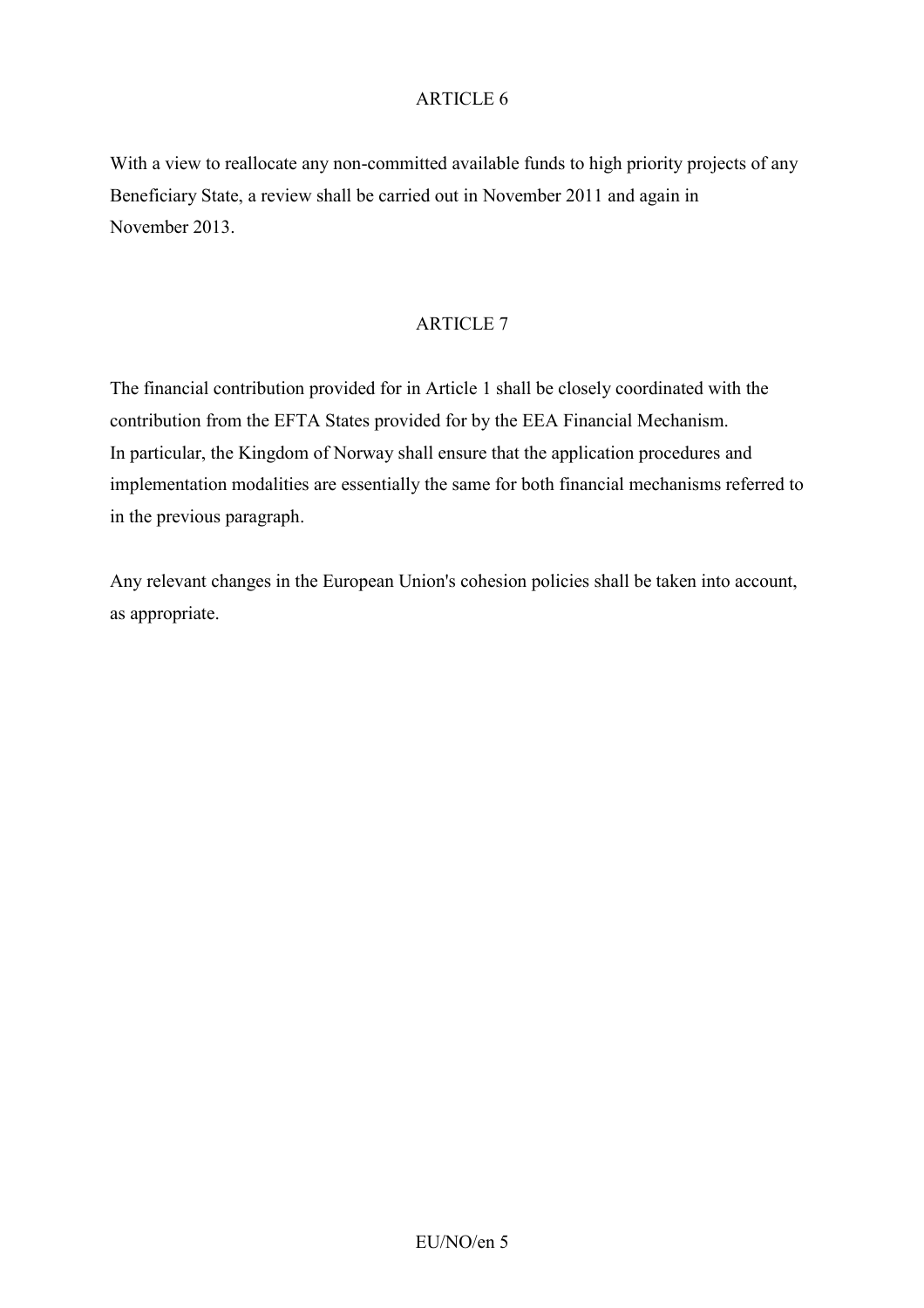The following shall apply to the implementation of the Norwegian Financial Mechanism:

1. The highest degree of transparency, accountability and cost efficiency shall be applied in all implementation phases, as well as objectives and principles of good governance, sustainable development and gender equality. The objectives of the Norwegian Financial Mechanism shall be pursued in the framework of close co-operation between the Beneficiary States and the Kingdom of Norway.

2. In order to ensure efficient and targeted implementation, and taking into account national priorities, the Kingdom of Norway shall conclude with each Beneficiary State a Memorandum of Understanding that shall set out the multi-annual programming framework and the structures for management and control.

3. After having concluded the Memorandum of Understanding, the Beneficiary States shall submit programme proposals. The Kingdom of Norway will appraise and approve the proposals and conclude grant agreements with the Beneficiary States for each programme. The level of detail in the programme shall take into account the size of the contribution. Within programmes, projects may in exceptional cases be specified, including conditions for their selection, approval and control, in accordance with the provisions for implementation referred to in paragraph 8.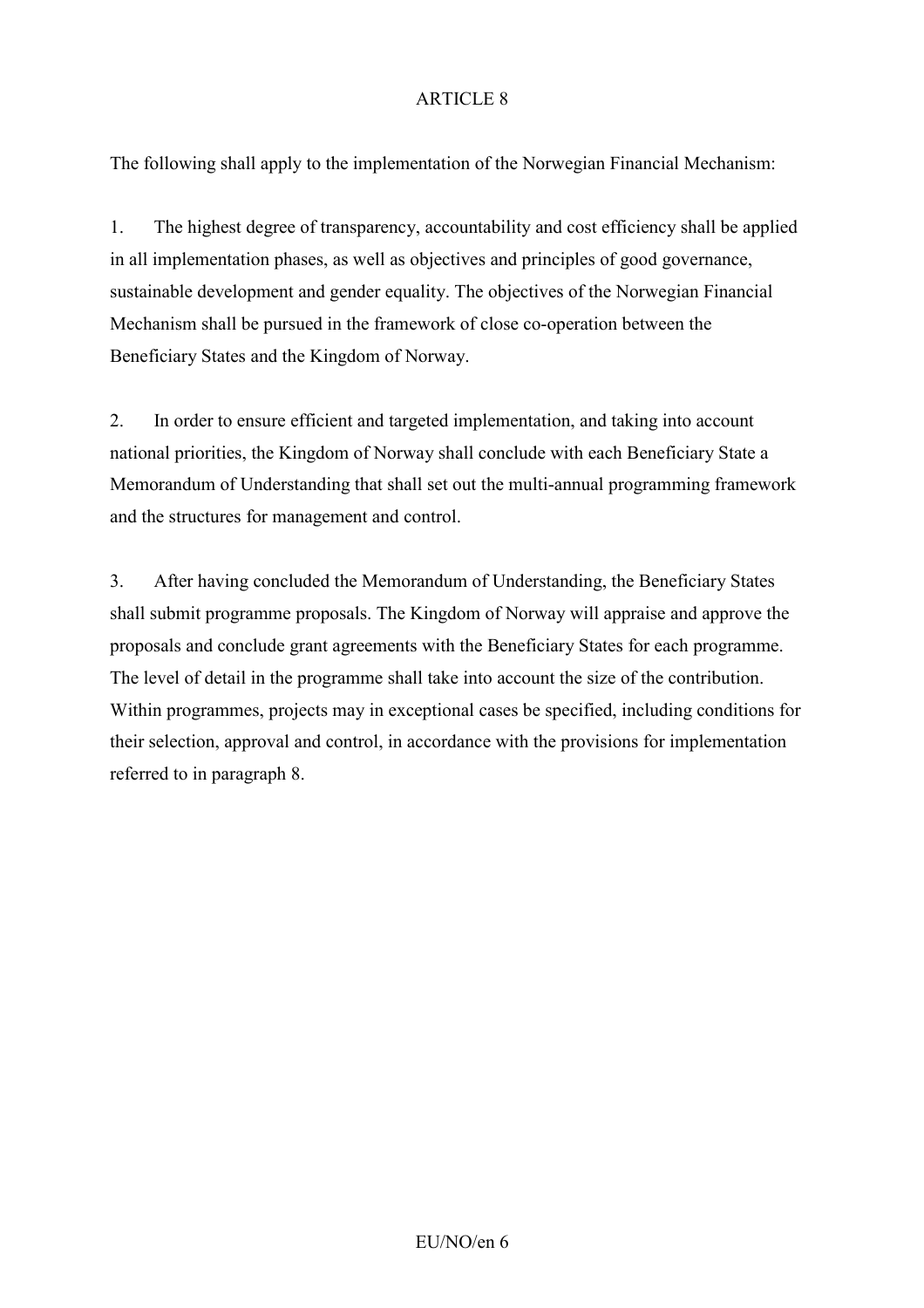The implementation of the agreed programmes shall be the responsibility of the Beneficiary States. The Beneficiary States shall provide for an appropriate management and control system in order to ensure a sound implementation and management system. The Beneficiary State and the Kingdom of Norway may agree, in specific circumstances, that programmes be operated by any entity appointed by them.

4. Partnerships shall, where appropriate, be applied in the preparation, implementation, monitoring and evaluation of the financial contributions in order to ensure broad participation. Partners may include, inter alia, local, regional and national levels, as well as the private sector, civil society and social partners in the Beneficiary States and the Kingdom of Norway.

5. The control system provided for the management of the Norwegian Financial Mechanism shall ensure the respect of the principle of sound financial management. The Kingdom of Norway may carry out controls according to internal requirements. The Beneficiary States shall provide all necessary assistance, information and documentation to this effect. The Kingdom of Norway may suspend financing and require recovery of funds in the case of irregularities.

6. Any project under the multi-annual programming framework in the Beneficiary States may be implemented in cooperation between entities based in the Beneficiary States and in the Kingdom of Norway and in accordance with the applicable rules on public procurement.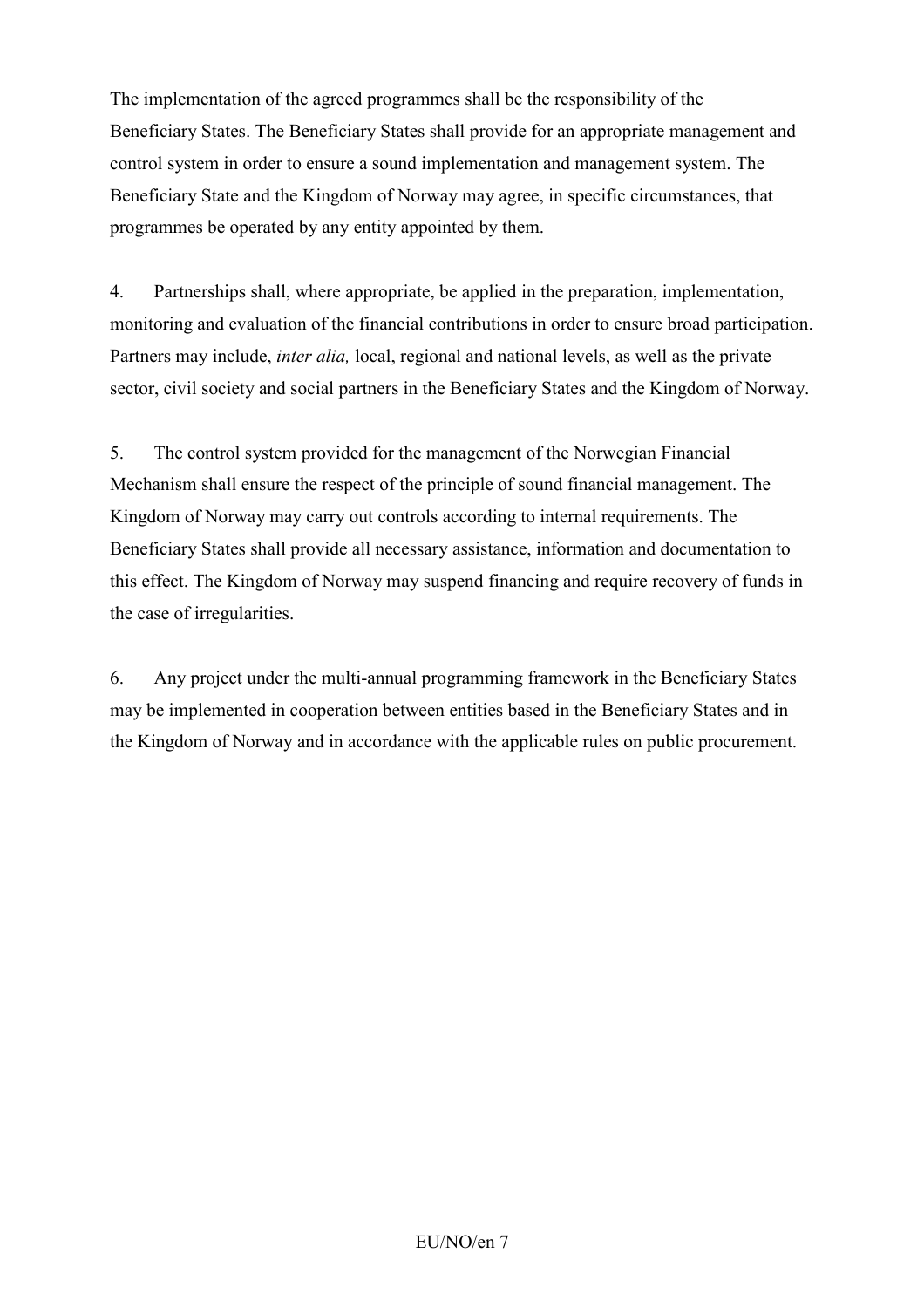7. The management costs of the Kingdom of Norway shall be covered by the overall amount referred to in Article 2 and will be specified in the provisions for the implementation referred to in paragraph 8.

8. The Kingdom of Norway, or an entity appointed by it, shall be responsible for the overall management of the Norwegian Financial Mechanism. Further provisions for the implementation of the Norwegian Financial Mechanism will be issued by the Kingdom of Norway after consultation with the Beneficiary States. The Kingdom of Norway shall endeavour to issue these provisions before the signing of the Memoranda of Understanding.

# ARTICLE 9

This Agreement shall be ratified or approved by the Parties in accordance with their own procedures. The instruments of ratification or approval shall be deposited with the General Secretariat of the Council of the European Union.

It shall enter into force on the first day of the second month after the last instrument of ratification or approval has been deposited.

Pending the completion of the procedures referred to in paragraphs 1 and 2, this Agreement shall be applied on a provisional basis as from the first day of the first month following the deposit of the last notification to this effect.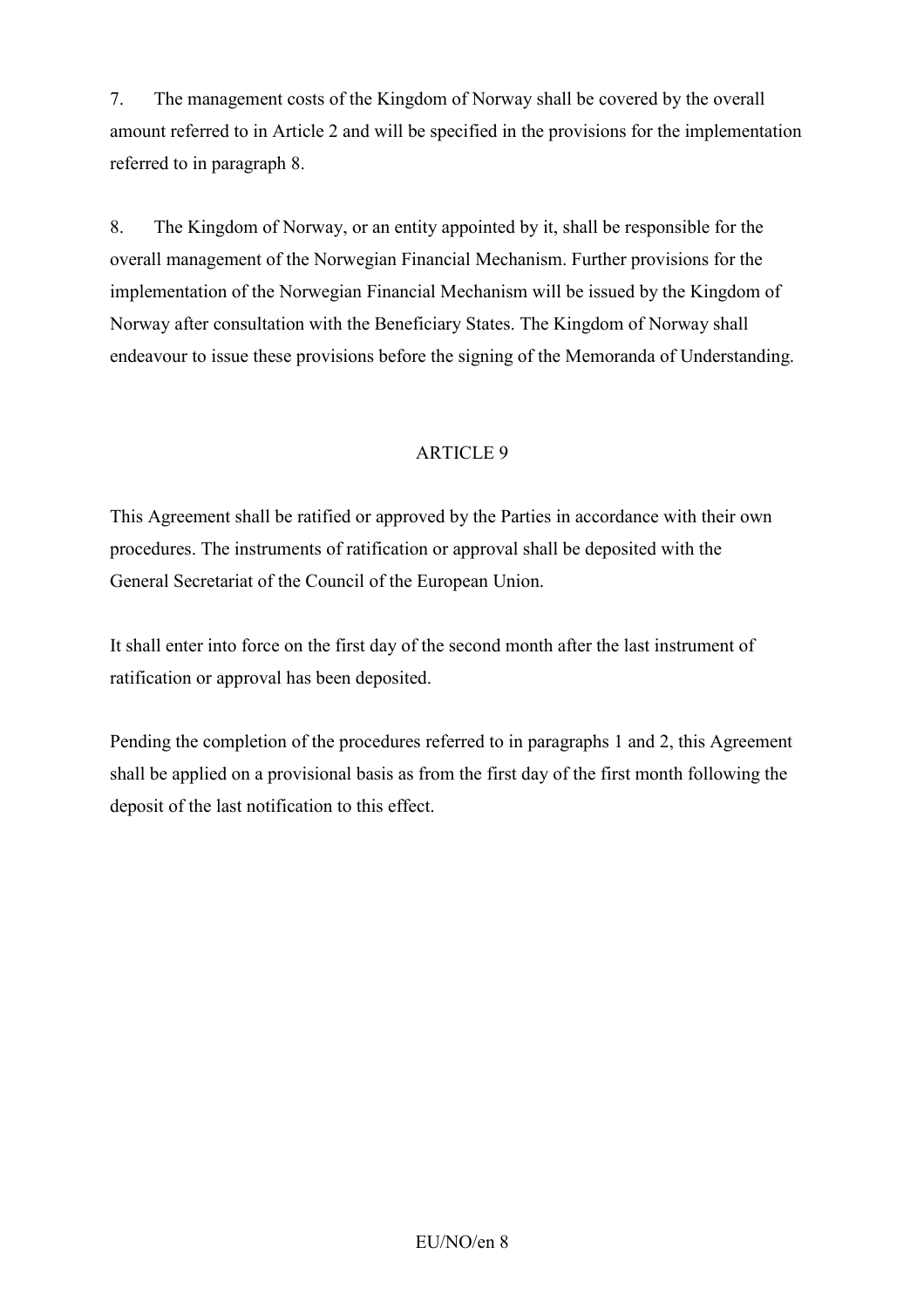This Agreement, drawn up in a single original in the Bulgarian, Czech, Danish, Dutch, English, Estonian, Finnish, French, German, Greek, Italian, Latvian, Lithuanian, Hungarian, Maltese, Polish, Portuguese, Romanian, Slovak, Slovenian, Spanish, Swedish and Norwegian languages, the text in each of these languages being equally authentic, shall be deposited with the General Secretariat of the Council of the European Union, which will remit a certified copy to each of the Parties to this Agreement.

Done at Brussels, this ... of 2010.

For the European Union

For the Kingdom of Norway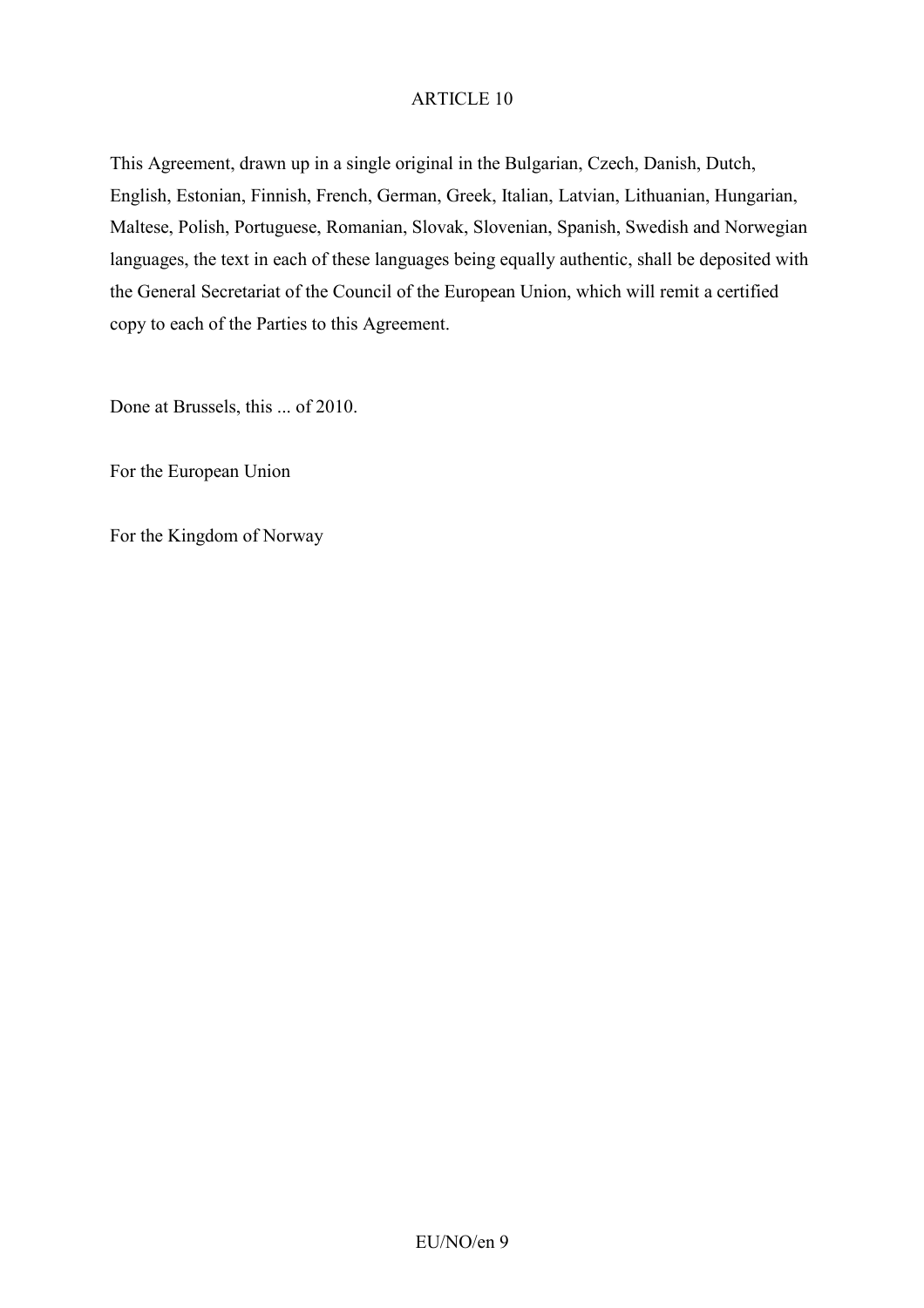ADDITIONAL PROTOCOL TO THE AGREEMENT BETWEEN THE EUROPEAN ECONOMIC COMMUNITY AND THE REPUBLIC OF ICELAND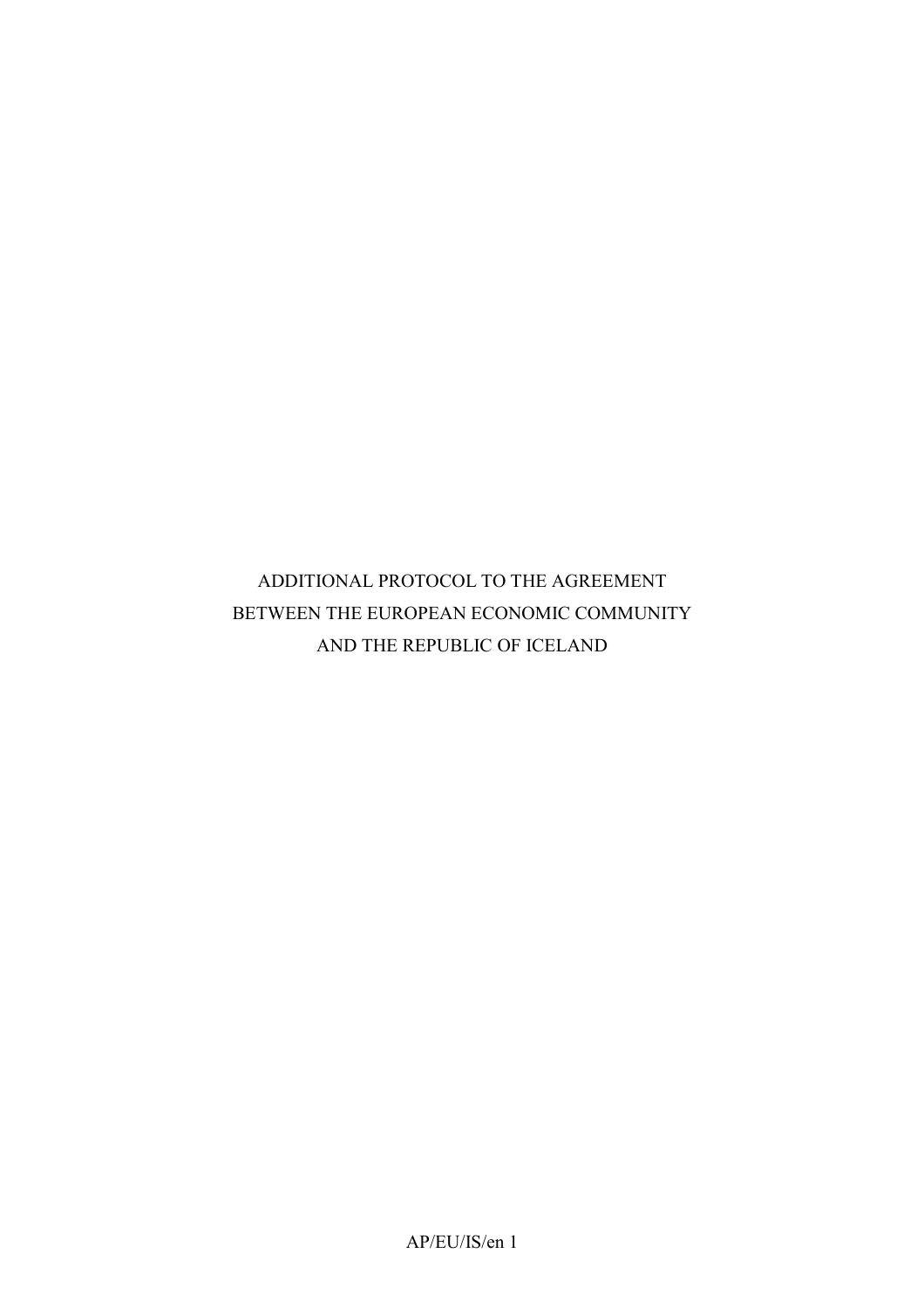## THE EUROPEAN UNION

and

# ICELAND

HAVING REGARD to the Agreement between the European Economic Community and the Republic of Iceland signed on 22 July 1972, and to the existing arrangements for trade in fish and fishery products between Iceland and the Community,

HAVING REGARD to the Additional Protocol to the Agreement between the European Economic Community and the Republic of Iceland consequent on the accession of the Czech Republic, the Republic of Estonia, the Republic of Cyprus, the Republic of Latvia, the Republic of Lithuania, the Republic of Hungary, the Republic of Malta, the Republic of Poland, the Republic of Slovenia and the Slovak Republic to the European Union, and in particular article 2 thereof,

HAVING REGARD to the Additional Protocol to the Agreement between the European Economic Community and Iceland consequent on the accession of the Republic of Bulgaria and Romania to the European Union, and in particular article 2 thereof,

HAVE DECIDED TO CONCLUDE THIS PROTOCOL: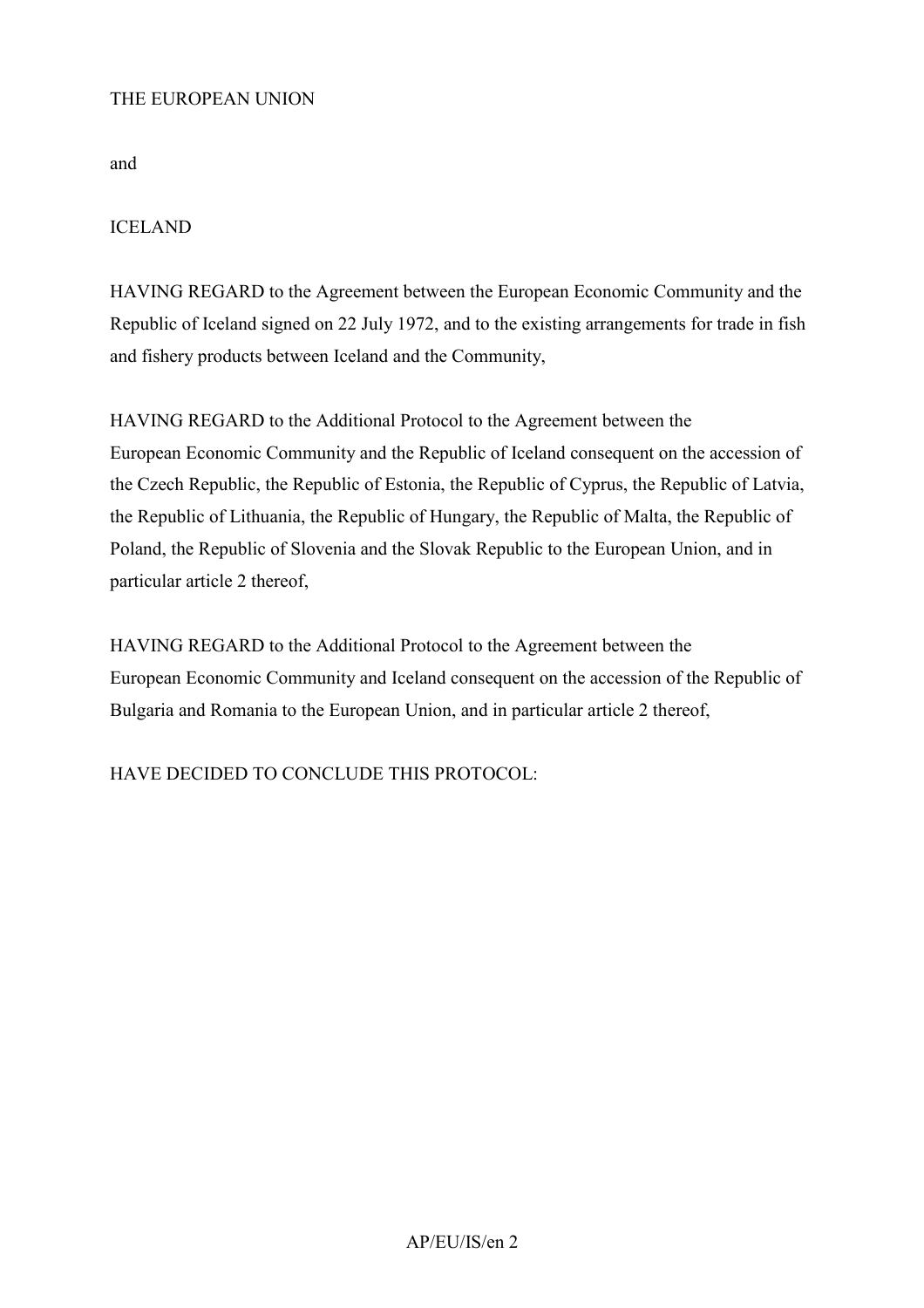The special provisions applicable to imports into the European Union of certain fish and fishery products originating in Iceland are laid down in this Protocol and the Annex thereto. The annual duty free tariff quotas are provided for in the Annex to this Protocol. These tariff quotas shall cover the period from 1 May 2009 to 30 April 2014. The quota levels shall be reviewed by the end of that period taking into account all relevant interests.

#### ARTICLE 2

The volumes of the duty free tariff quotas for the first 12 month period 1 May 2009 to 30 April 2010 will be allocated to the period 1 May 2010 to 30 April 2011. Should the volumes of the tariff quotas for the tariff quota period from 1 May 2010 to 30 April 2011 not be fully exhausted, the remaining volumes shall be carried over to the tariff quota period from 1 May 2011 to 30 April 2012. For this purpose drawings on the tariff quotas applicable from 1 May 2010 to 30 April 2011 shall be stopped on the second working day in the Commission following 1 September 2011. On the following working day, the unused balances of these tariff quotas shall be made available under the corresponding tariff quota applicable from 1 May 2011 to 30 April 2012. From that date onwards no retroactive drawings and no returns shall be possible on the particular tariff quotas applicable from 1 May 2010 to 30 April 2011.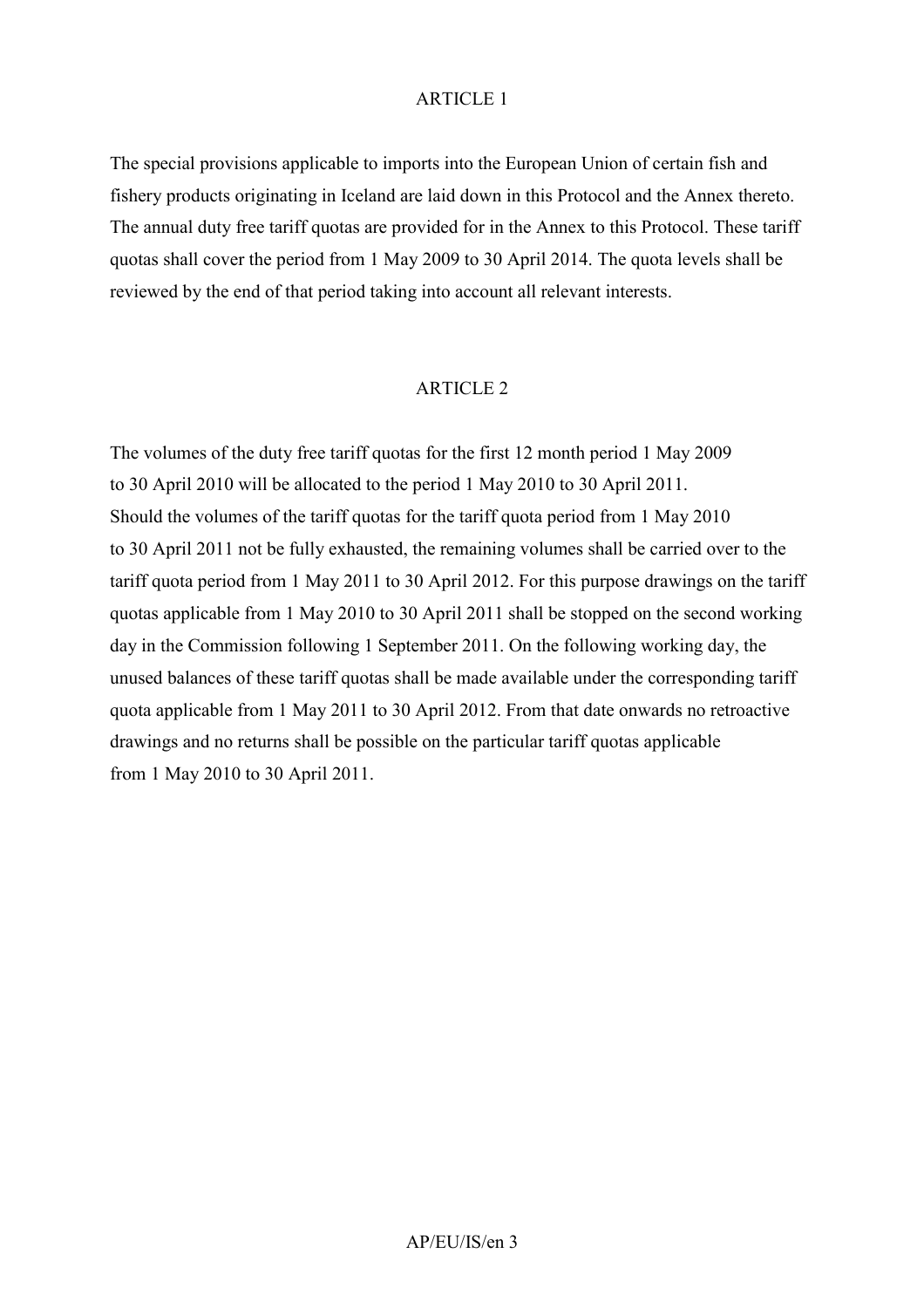This Protocol shall be ratified or approved by the Contracting Parties in accordance with their own procedures. The instruments of ratification or approval shall be deposited with the General Secretariat of the Council of the European Union.

It shall enter into force on the first day of the second month after the last instrument of ratification or approval has been deposited.

Pending the completion of the procedures referred to in paragraphs 1 and 2, this Protocol shall be applied on a provisional basis as from the first day of the third month following the deposit of the last notification to this effect.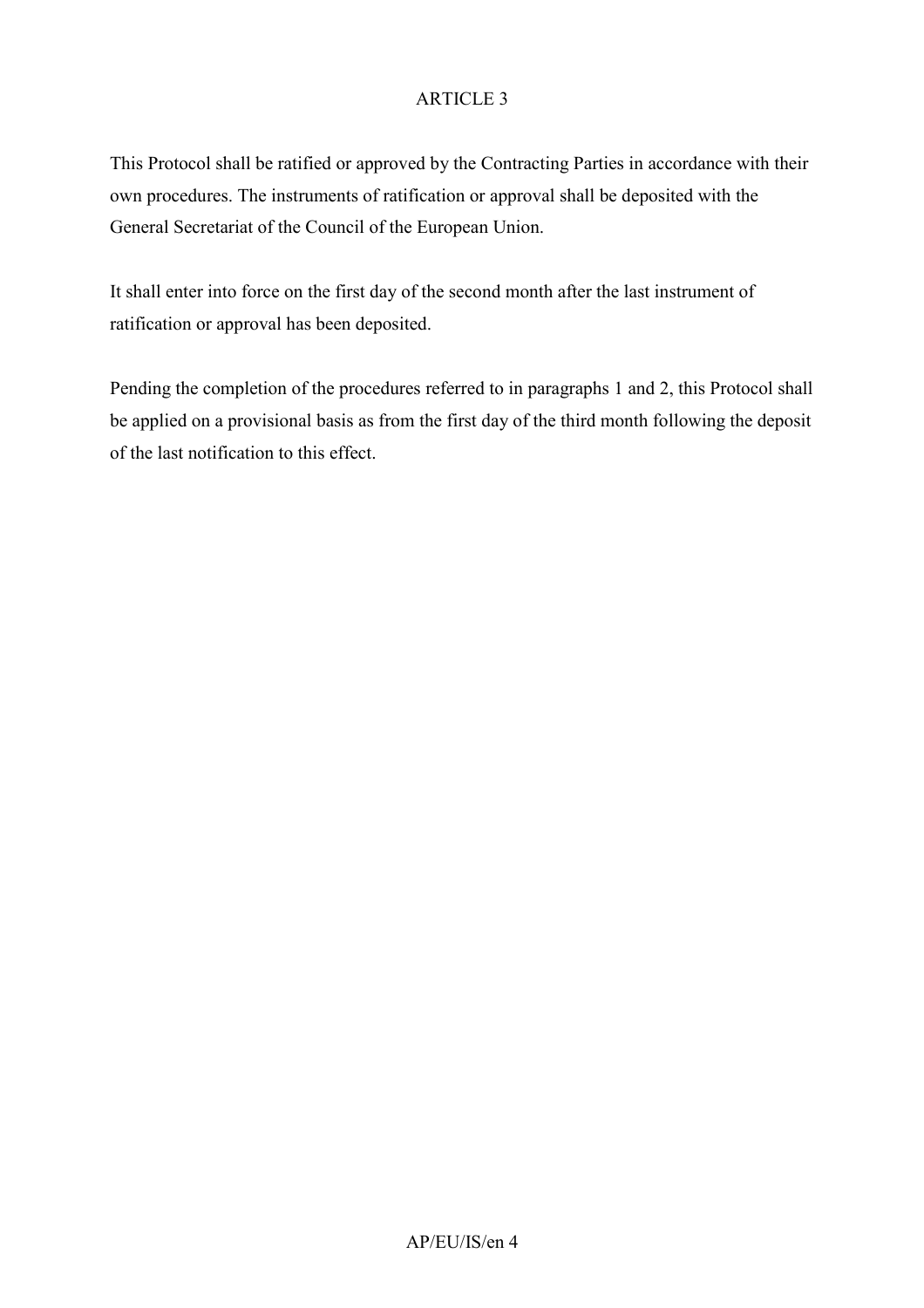This Protocol, drawn up in a single original in the Bulgarian, Czech, Danish, Dutch, English, Estonian, Finnish, French, German, Greek, Italian, Latvian, Lithuanian, Hungarian, Maltese, Polish, Portuguese, Romanian, Slovak, Slovenian, Spanish, Swedish and Icelandic languages, the text in each of these languages being equally authentic, shall be deposited with the General Secretariat of the Council of the European Union, which will remit a certified copy to each of the Parties to this Agreement.

Done at Brussels, this … of 2010

For the European Union

For Iceland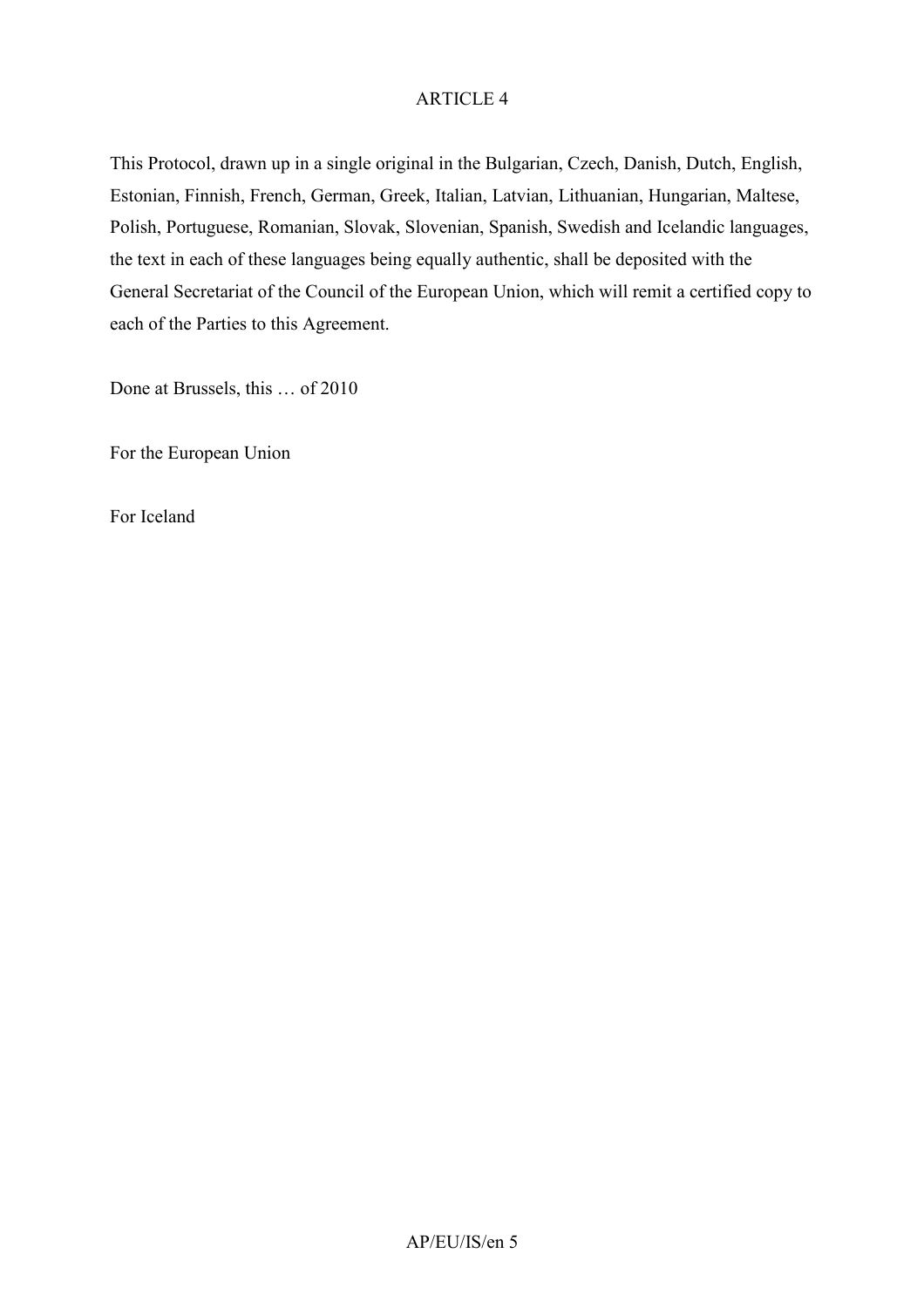# SPECIAL PROVISIONS REFERRED TO IN ARTICLE 1 OF THE PROTOCOL

The Union shall open the following annual duty free tariff quotas for products originating in Iceland, in addition to existing tariff quotas:

| CN code    | Description of products                                                                                                       | Annual $(1.5-30.4)$ tariff<br>quota volume in net weight,<br>unless otherwise specified |
|------------|-------------------------------------------------------------------------------------------------------------------------------|-----------------------------------------------------------------------------------------|
| 0303 51 00 | Herrings of the species<br><i>Clupea harengus</i> and<br>Clupea pallasii, frozen,<br>excluding livers and roes <sup>1</sup> , | 950 tonnes                                                                              |
| 0306 19 30 | Frozen Norway lobsters<br>(Nephrops norvegicus)                                                                               | 520 tonnes                                                                              |
| 0304 19 35 | Fillets of redfish (Sebastes<br>spp.), fresh or chilled                                                                       | 750 tonnes                                                                              |

 $\frac{1}{2}$  ,  $\frac{1}{2}$  ,  $\frac{1}{2}$  ,  $\frac{1}{2}$  ,  $\frac{1}{2}$  ,  $\frac{1}{2}$  ,  $\frac{1}{2}$ 

 $\frac{1}{1}$  The benefit of the tariff quota shall not be granted to goods declared for release for free circulation during the period 15 February to 15 June.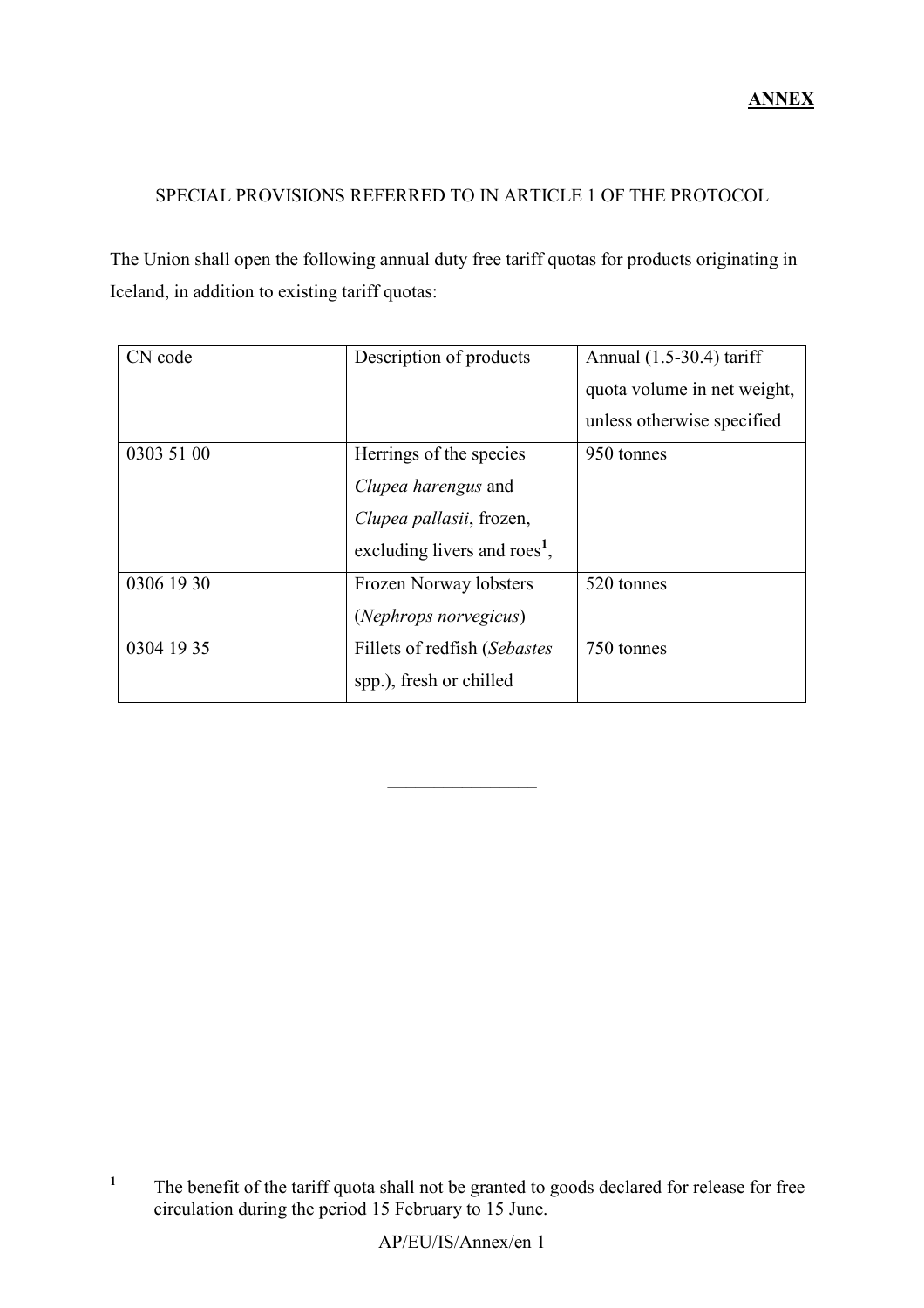ADDITIONAL PROTOCOL TO THE AGREEMENT BETWEEN THE EUROPEAN ECONOMIC COMMUNITY AND THE KINGDOM OF NORWAY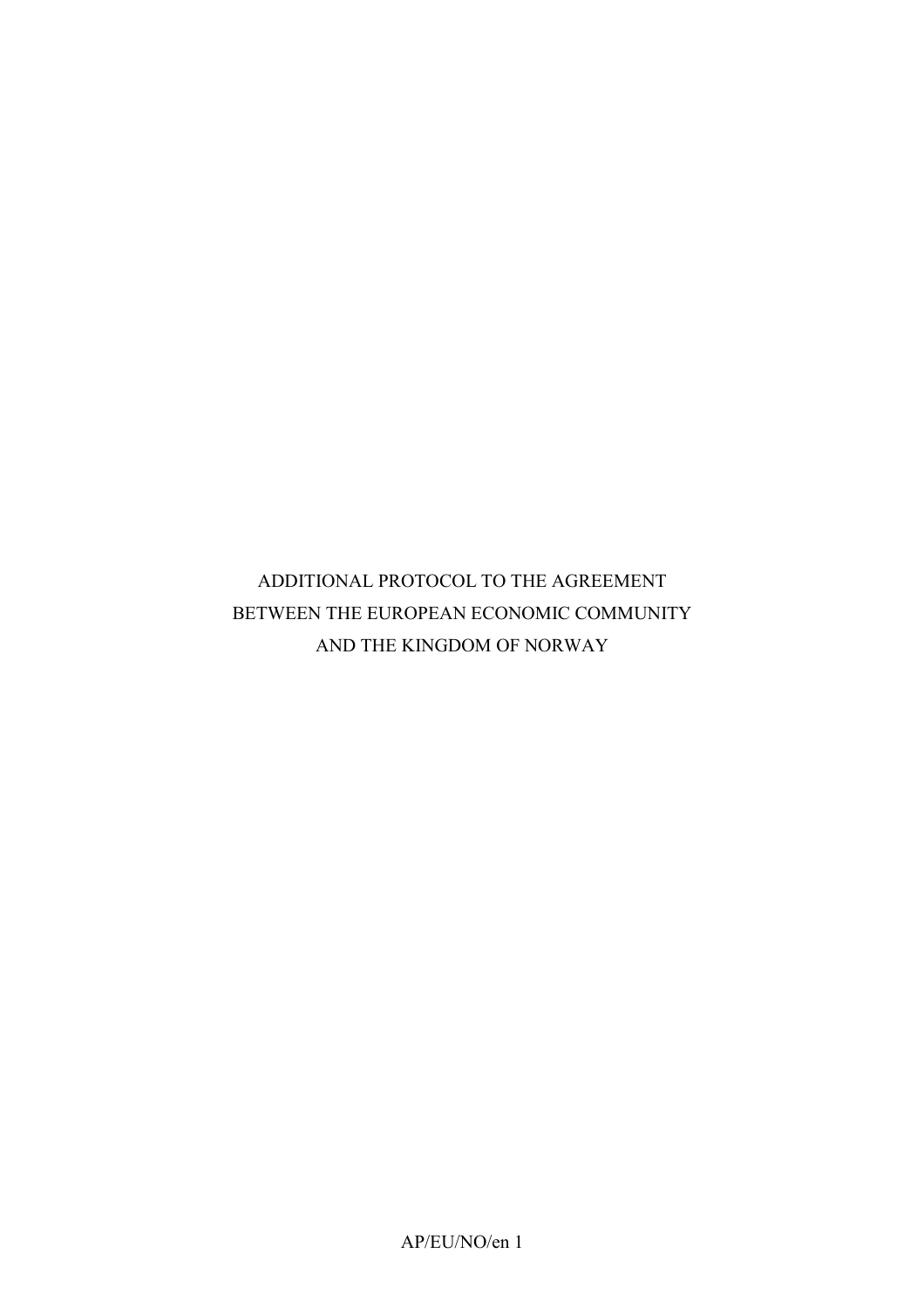### THE EUROPEAN UNION

and

### THE KINGDOM OF NORWAY

HAVING REGARD to the Agreement between the European Economic Community and the Kingdom of Norway signed on 14 May 1973 and to the existing arrangements for trade in fish and fishery products between Norway and the European Union,

HAVING REGARD to the Additional Protocol to the Agreement between the European Economic Community and the Kingdom of Norway consequent on the accession of the Czech Republic, the Republic of Estonia, the Republic of Cyprus, the Republic of Hungary, the Republic of Latvia, the Republic of Lithuania, the Republic of Malta, the Republic of Poland, the Republic of Slovenia and the Slovak Republic to the European Union, and in particular Article 2 thereof,

HAVING REGARD to the Additional Protocol to the Agreement between the European Economic Community and the Kingdom of Norway consequent on the accession of the Republic of Bulgaria and Romania to the European Union, and in particular Article 2 thereof,

HAVE DECIDED TO CONCLUDE THIS PROTOCOL: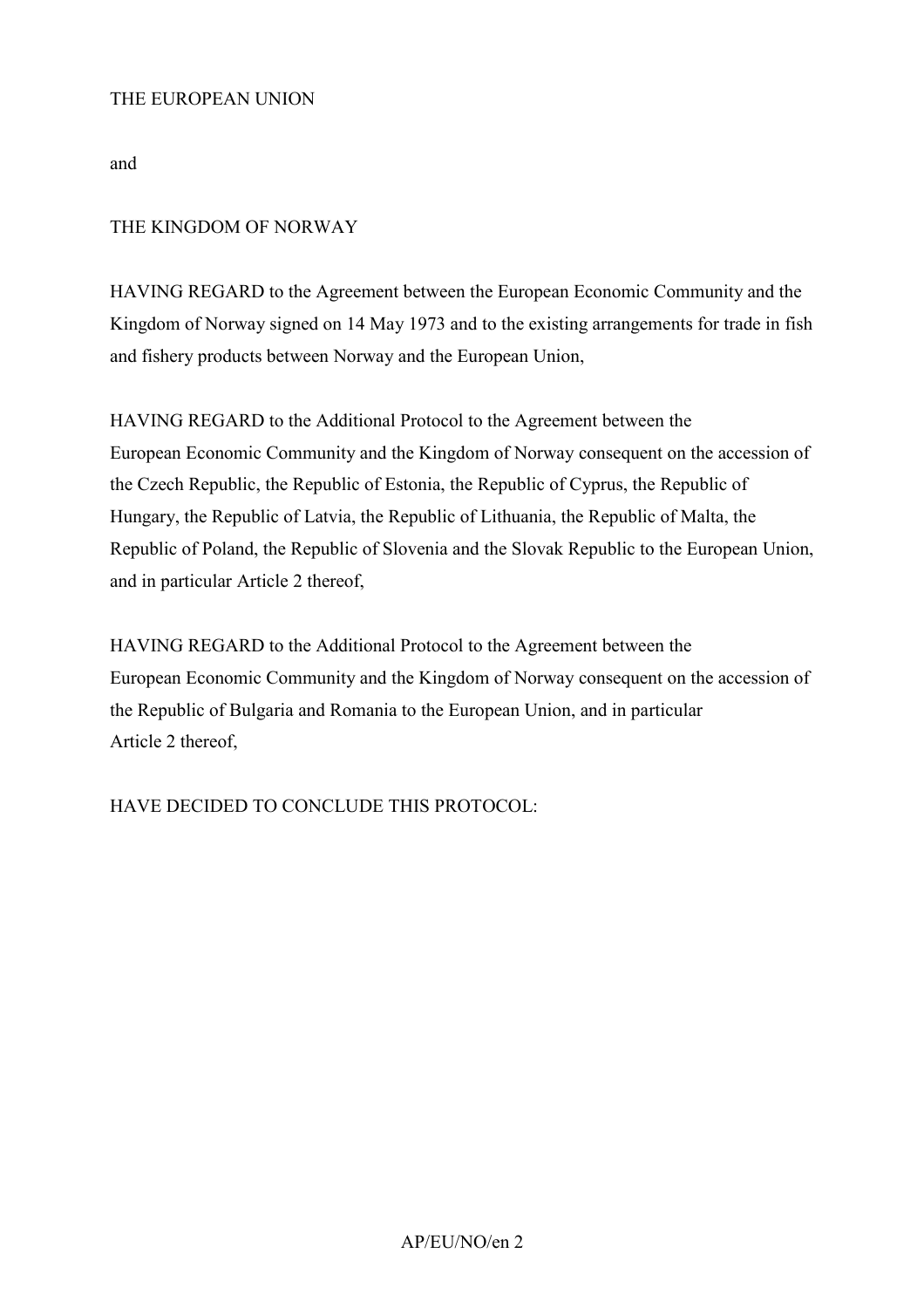The special provisions applicable to imports into the European Union of certain fish and fishery products originating in Norway are laid down in this Protocol and the Annex thereto.

The annual duty free tariff quotas are provided for in the Annex to this Protocol. These tariff quotas shall cover the period from 1 May 2009 to 30 April 2014. The quota levels shall be reviewed by the end of that period taking into account all relevant interests.

### ARTICLE 2

The tariff quota levels that should have been opened for Norway as from 1 May 2009 until the implementation of this Protocol shall be divided in equal parts and allocated on a yearly basis for the remaining part of the period of application of this Protocol.

### ARTICLE 3

Norway shall take the necessary steps to ensure the continuation of the regulation laid down by Royal Decree of 21 April 2006 allowing for free transit of fish and fishery products landed in Norway from vessels flying the flag of a Member State of the European Union. This regulation shall apply for the period referred to in Article 1 once the annual tariff quotas have been implemented.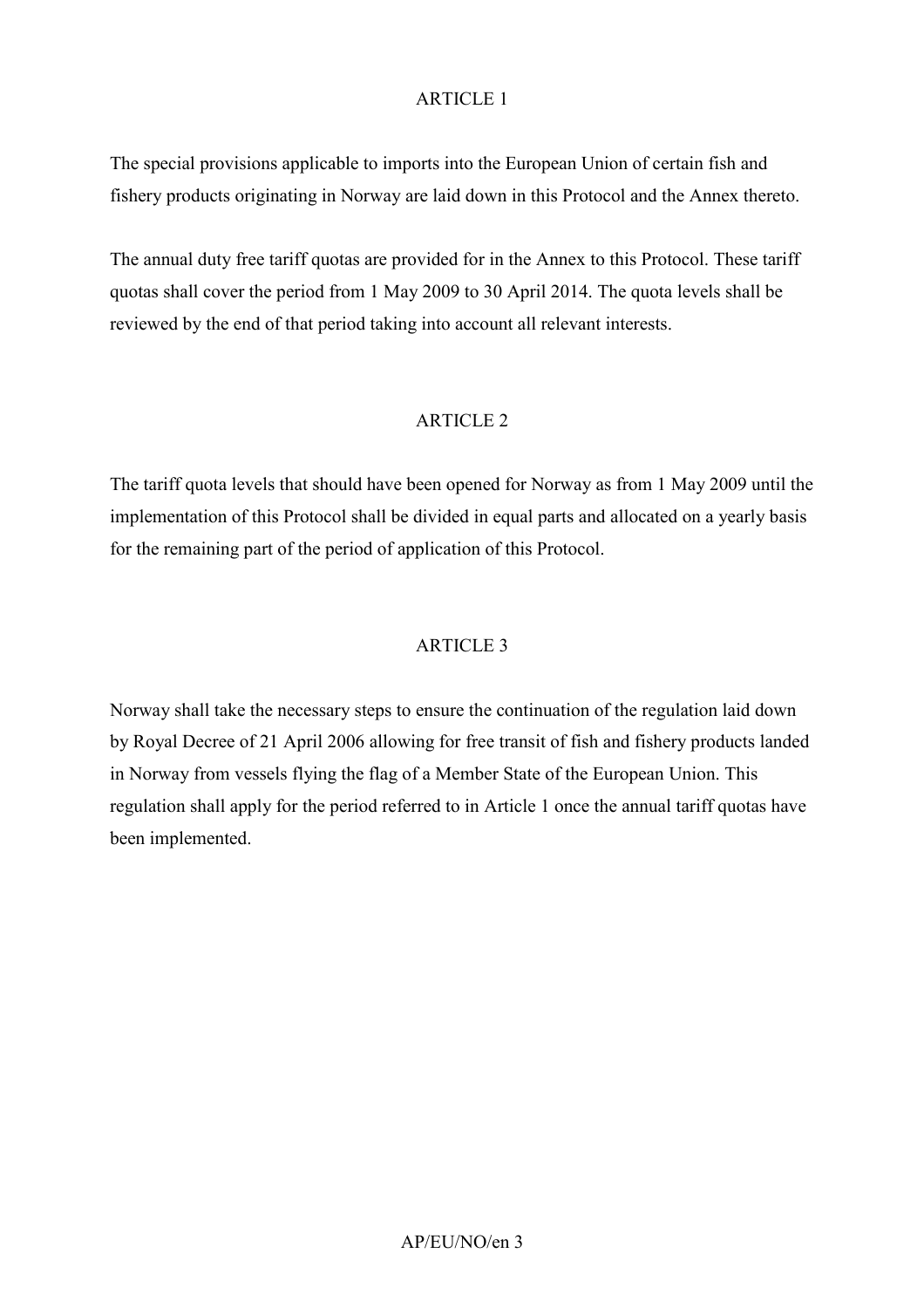The rules of origin applicable for the tariff quotas listed in the Annex to this Protocol shall be those set out in Protocol 3 to the Agreement between the European Economic Community and the Kingdom of Norway signed on 14 May 1973.

## ARTICLE 5

This Protocol shall be ratified or approved by the Parties in accordance with their own procedures. The instruments of ratification or approval shall be deposited with the General Secretariat of the Council of the European Union.

It shall enter into force on the first day of the second month after the last instrument of ratification or approval has been deposited.

Pending the completion of the procedures referred to in paragraphs 1 and 2, this Protocol shall be applied on a provisional basis as from the first day of the third month following. the deposit of the last notification to this effect.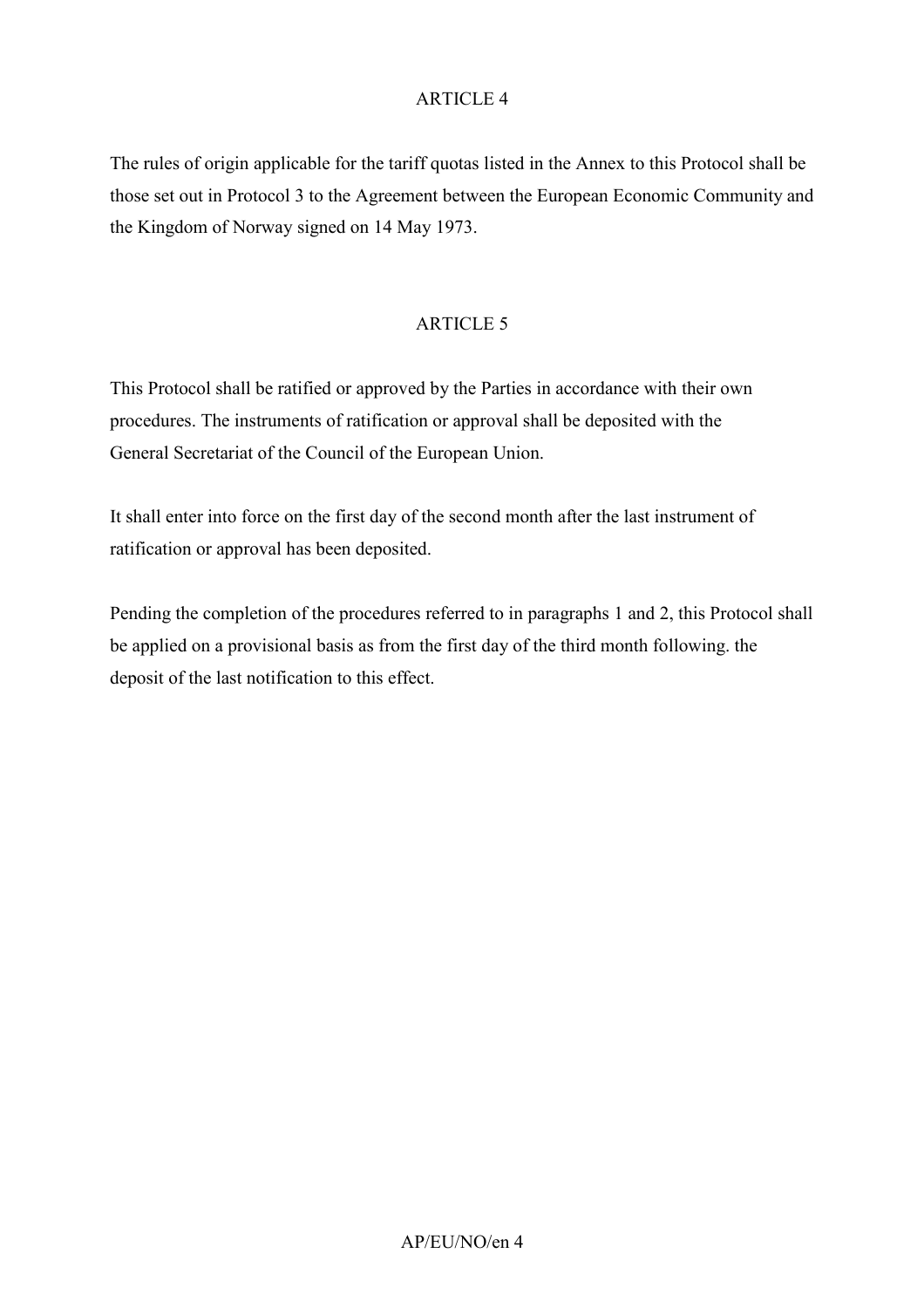This Protocol, drawn up in a single original in the Bulgarian, Czech, Danish, Dutch, English, Estonian, Finnish, French, German, Greek, Italian, Latvian, Lithuanian, Hungarian, Maltese, Polish, Portuguese, Romanian, Slovak, Slovenian, Spanish, Swedish and Norwegian languages, the text in each of these languages being equally authentic, shall be deposited with the General Secretariat of the Council of the European Union, which will remit a certified copy to each of the Parties.

Done at Brussels this … of 2010

For the European Union

For the Kingdom of Norway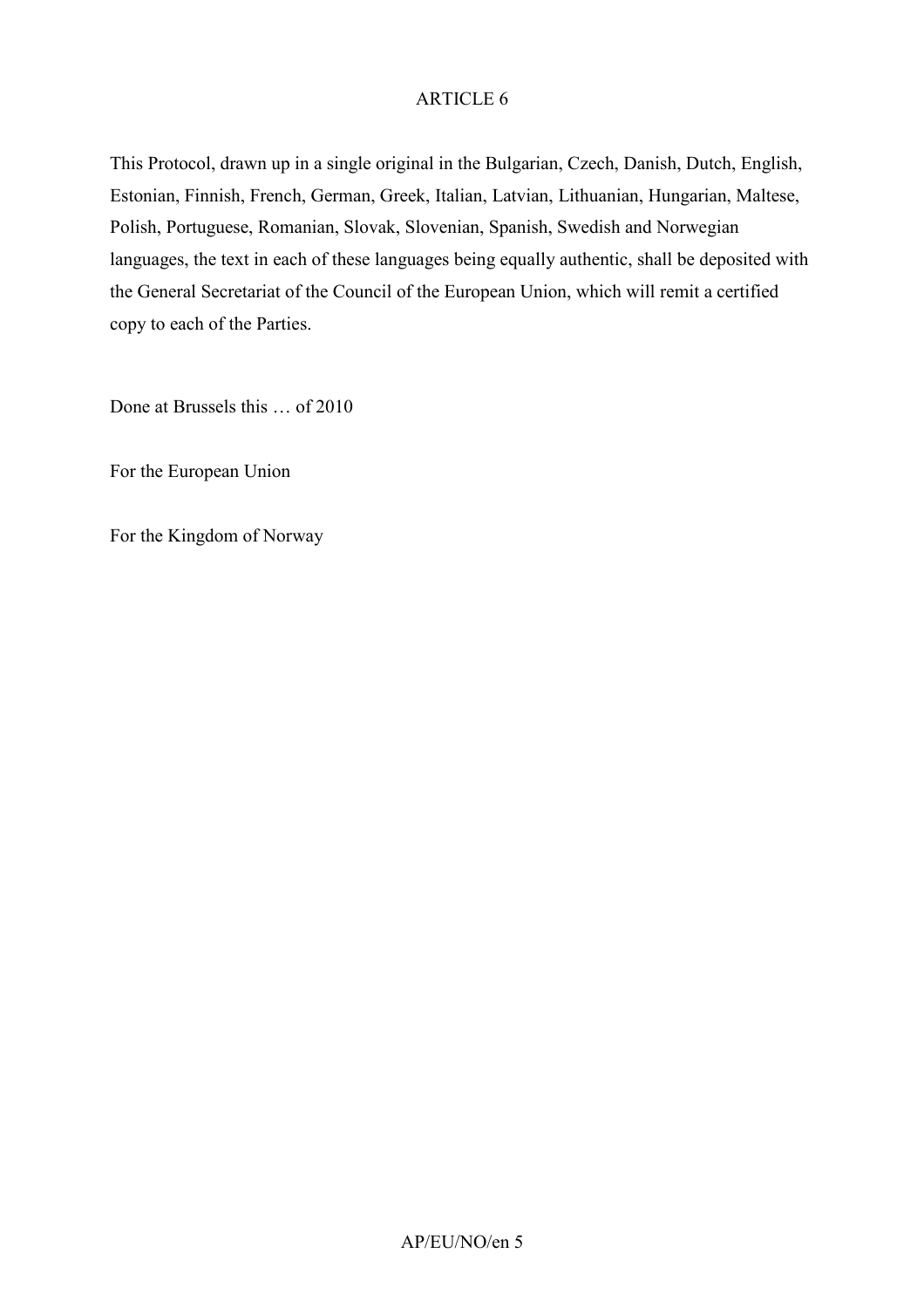# SPECIAL PROVISIONS REFERRED TO IN ARTICLE 1 OF THE PROTOCOL

In addition to the existing duty free tariff quotas, the European Union shall open the following annual duty free tariff quotas for products originating in Norway:

| CN code    | Description of products                | Annual (1.5-30.4) tariff |
|------------|----------------------------------------|--------------------------|
|            |                                        | quota volume in net      |
|            |                                        | weight unless otherwise  |
|            |                                        | specified                |
| 0303 29 00 | Other frozen salmonidae                | 2 000 tonnes             |
| 0303 51 00 | Herrings of the species                | 45 800 tonnes            |
|            | Clupea harengus and                    |                          |
|            | Clupea pallasii, frozen,               |                          |
|            | excluding livers and roes <sup>1</sup> |                          |
| 0303 74 30 | Mackerel of the species                | 39 800 tonnes            |
|            | Scomber scombrus and                   |                          |
|            | Scomber japonicus,                     |                          |
|            | frozen, whole, excluding               |                          |
|            | livers and roes <sup>2</sup>           |                          |
| 0303 79 98 | Other fish, frozen,                    | 2 200 tonnes             |
|            | excluding livers and roes              |                          |

 $\frac{1}{1}$  The benefit of the tariff quota shall not be granted to goods declared for release for free circulation during the period 15 February to 15 June.

<sup>2</sup> The benefit of the tariff quota shall not be granted to goods declared for release for free circulation during the period 15 February to 15 June.